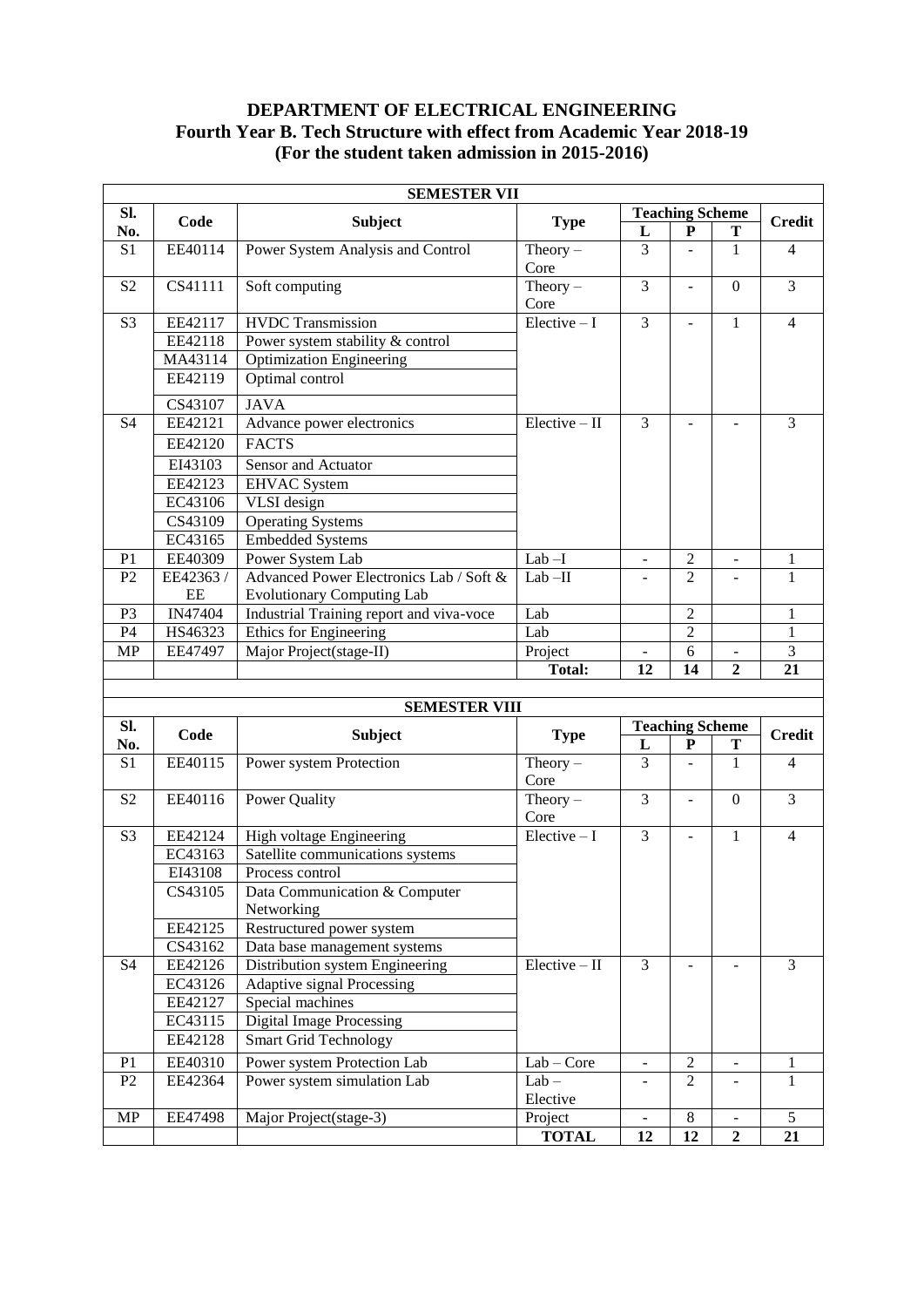## **EE42121-ADVANCED POWER ELECTRONICS (3-0-0)**

**Credits:**3 **Teaching Scheme: -** Theory 03Hrs/Week

**Prerequisites:** Basic knowledge of Power Electronics & Electrical Machine

## **Course Objectives:**

This course includes the advanced topics of power electronicssuch as some of the latest devices their control andapplications. The student will learn about the design and working of solid state power devices, switch mode power supplies and resonant converters. The student will also gain an insight into the various methods of power factor improvement with power electronic devices. The student will study about the working of inverters for applications with three phase supply. Further the student will be exposed to the non-drive applications of the power electronics devices.

### **Course Details: Unit1: Solid State Power Devices & SMPS (8 Hrs)**

- **U1.1.** Design, Construction & Switching Characteristics of Power MOSFET, Power BJT, IGBT & GTO, Methods of Cooling, Thermal Design & Protection. Operation, Waveforms & Working Isolated & Non-Isolated DC-DC Converters (Buck, Boost, Buck-Boost, Flyback, Forward & Push-Pull)
- **U1.2.** Small Signal Analysis & Closed loop control of DC-DC Converter

### **Unit2: Resonant Converters & Power Factor Improvement (8 Hrs)**

- **U2.1.** Operating Principle, Characteristics & Design Equations, Control Techniques & Applications of Resonant DC-DC Converters (ZCS & ZVS), Shunt Reactive Power Compensators, Static Reactive Compensators
- **U2.2.** Switched Capacitors, Static Reactive VAR Generators using PWM-VSI

### **Unit3: Inverters (8 Hrs)**

- **U3.1.** Basic topology and waveform of Three Phase SPWM Inverters, Current Source Inverters (Load commuted inverters, Forced commutated inverters), Resonant AC link/ DC link Inverters& Soft Switched Inverters, Hard Switching Effects. Three Level Inverter: Basic Topology & Waveform, Improvement in Harmonics and High Voltage Application;
- **U3.2.** Pulse width modulation techniques, Sinusoidal PWM, Space vector PWM, Hysteresis band current control PWM, Sigma delta modulation

## **Unit4: Control & Estimation of Induction Motor Drives (8 Hrs)**

- **U4.1.** Slip Power Recovery drives for Induction Motor: Static Kramer Drive and Static Scherbius Drive.Control & Estimation of Induction Motor Drives: Scalar Control, Field oriented Control, Direct Torque Control
- **U4.2.** Dynamic d-q modelling of 3-Φ Induction Motor Drives, Adaptive Method of control and estimation of Induction Motor Drives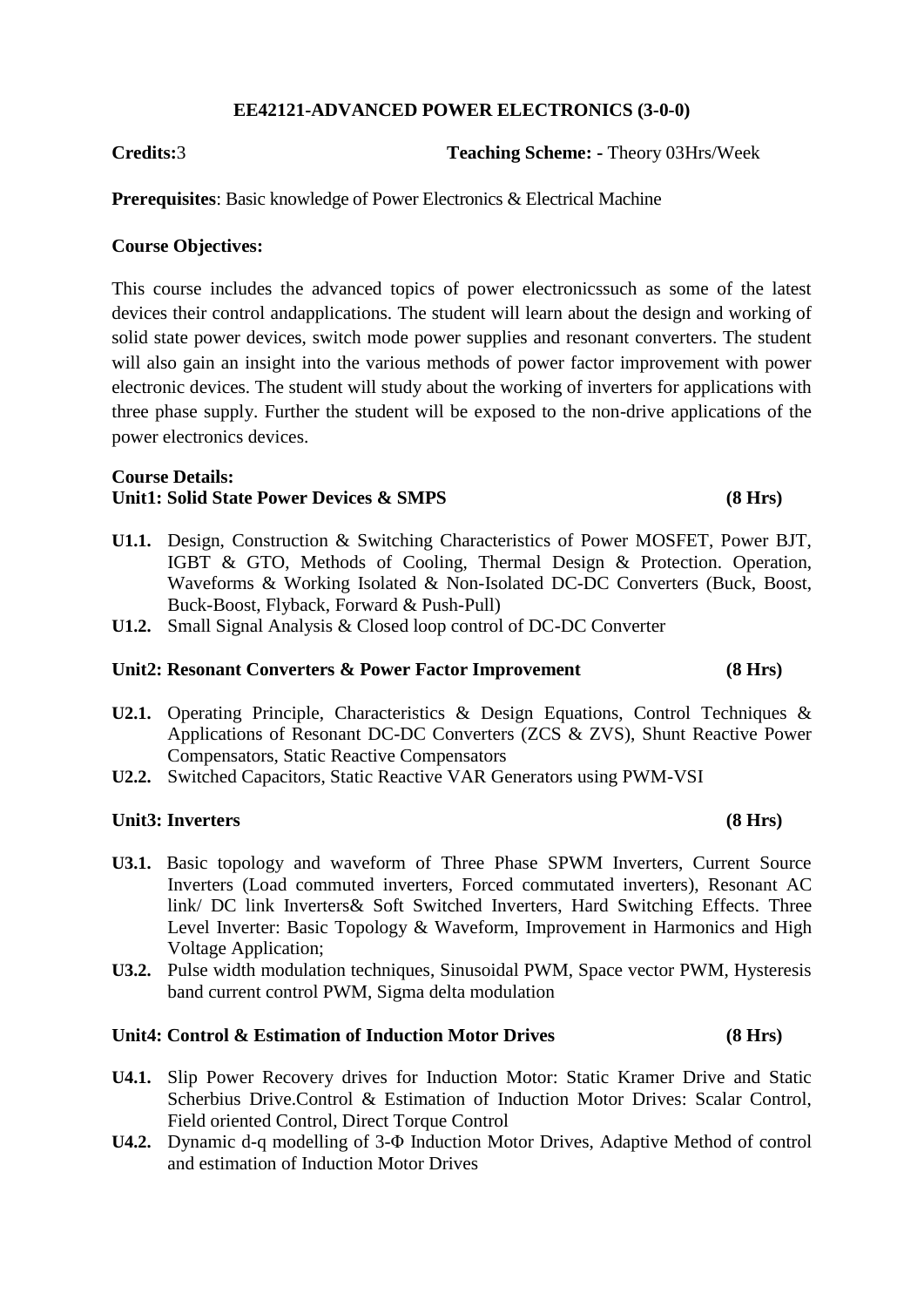## **Unit5: Non Drive Application of Power Electronic Converters (8 Hrs)**

- **U5.1.** Construction, Operation Characteristics and Working of HVDC, FACTS, STATCOM, UPFC, Active Harmonic Filter
- **U5.2.** UPS, Electronic Ballast, Static VAR Compensator, Induction Heating.
- **Note:** Five assignments to be given to the students, each comprises of one assignment from each unit (U1.1, U2.1, U3.1, U4.1, U5.1) and one from self study (U1.2, U2.2, U3.2, U4.2, U5.2)

## **Course Outcome:**

At the end of the Course, the students will be able to

- **CO-1.**Understand thedesign of power electronic devices and working of SMPS.
- **CO-2.**Analyse the working of Resonant Converters and the methods of improving Power Factor.
- **CO-3.**Understand the Basic Principle of Working of Inverters towards the improvement of harmonics.
- **CO-4.**Gain an intuitive understanding of Vector Control & Scalar Control of Speed & Torque of Induction Machine Drives
- **CO-5.** Learn about the various electrical devices utilising the non- drive application of power electronics.

## **Text Books:**

- T1. Power Electronics: Circuits, Devices and Applications by M H Rashid, 3rd Edition,
- T2. Power Electronics: Converters , Applications and Design by Mohan, Undeland and Robbin, Wiley India Edition
- T3. Modern Power Electronics and AC Drives by Bimal K Bose, Eastern EconomyEdition, PHI.

## **ReferenceBooks**

- R1. Switched Mode Power Supplies: Design and Construction by H W Whittington,B.W Flynn and D E Macpherson, 2nd Edition, Universities Press)
- R2. Power Electronics, P. S. Bhimbra, Khanna Publishers, 2010
- R3. Power Electronics: Principle & Applications, J. Vithyathil, TMH Publication
- R4. http://nptel.iitm.ac.in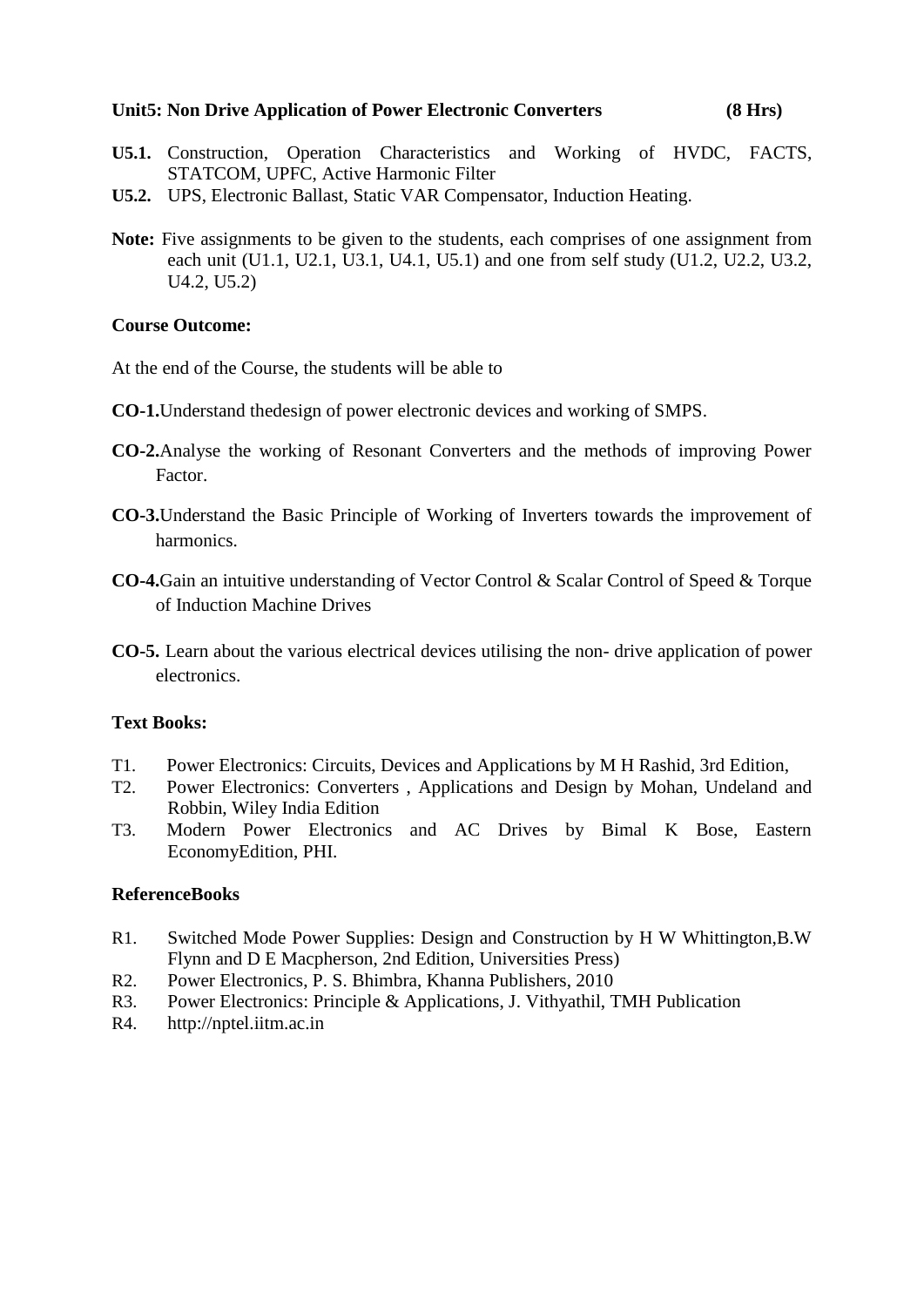## **EE42363- ADVANCED POWER ELECTRONICS LABORATORY (0-0-2)**

**Credits:**01 **Teaching Scheme: -** Laboratory 02Hrs/Week

**Prerequisites**: Basic knowledge of power electronics and electrical machines

## **Course Objectives:**

This is explicit subject for electrical engineering where the student will acquire higher level of training and skill in power electronics. The student can learn about the gate driver circuits in application to power electronics devices. The student will get a practical exposure towards the performance and working of various devices in their application to high voltage system.Further the student will be introduced to the concept of dual converters and inverters and their working.

### **Course Details:**

*Select any 10 experiments from the list of 15 experiments*

### **List ofExperiment:**

| <b>Experiment-1.</b> | Study of SCR based gate driver circuit using 555 timer                                      |  |
|----------------------|---------------------------------------------------------------------------------------------|--|
| <b>Experiment-2.</b> | Study of MOSFET based gate driver circuit                                                   |  |
| <b>Experiment-3.</b> | Study of 1- $\Phi$ Full wave rectifier with Source Inductance                               |  |
| <b>Experiment-4.</b> | Study of 3- $\Phi$ Full wave rectifier with Source Inductance                               |  |
| <b>Experiment-5.</b> | Study the performance of Cyclo-converter                                                    |  |
| <b>Experiment-6.</b> | Study of $1-\Phi$ dual converter                                                            |  |
| <b>Experiment-7.</b> | Study of $3-\Phi$ dual converter                                                            |  |
| <b>Experiment-8.</b> | Study of 1- $\Phi$ Current Source Inverter                                                  |  |
| <b>Experiment-9.</b> | Study the performance of 3- $\Phi$ AC voltage controller with R and R-L load                |  |
|                      | <b>Experiment-10.</b> Study the performance of Buck, Boost & Buck-boost converter operation |  |
|                      | <b>Experiment-11.</b> Study the performance of Fly-back, Forward & Push-pull converter      |  |
|                      | operation                                                                                   |  |
|                      | <b>Experiment-12.</b> Study the performance of four quadrant chopper operation              |  |
|                      | <b>Experiment-13.</b> Study of series resonant inverter                                     |  |
|                      | <b>Experiment-14.</b> Study of ZCS and ZVS resonant converter                               |  |
|                      | <b>Experiment-15.</b> Ramp comparator scheme of regulating AC power (TRIAC & Opto-          |  |
|                      | Isolator)                                                                                   |  |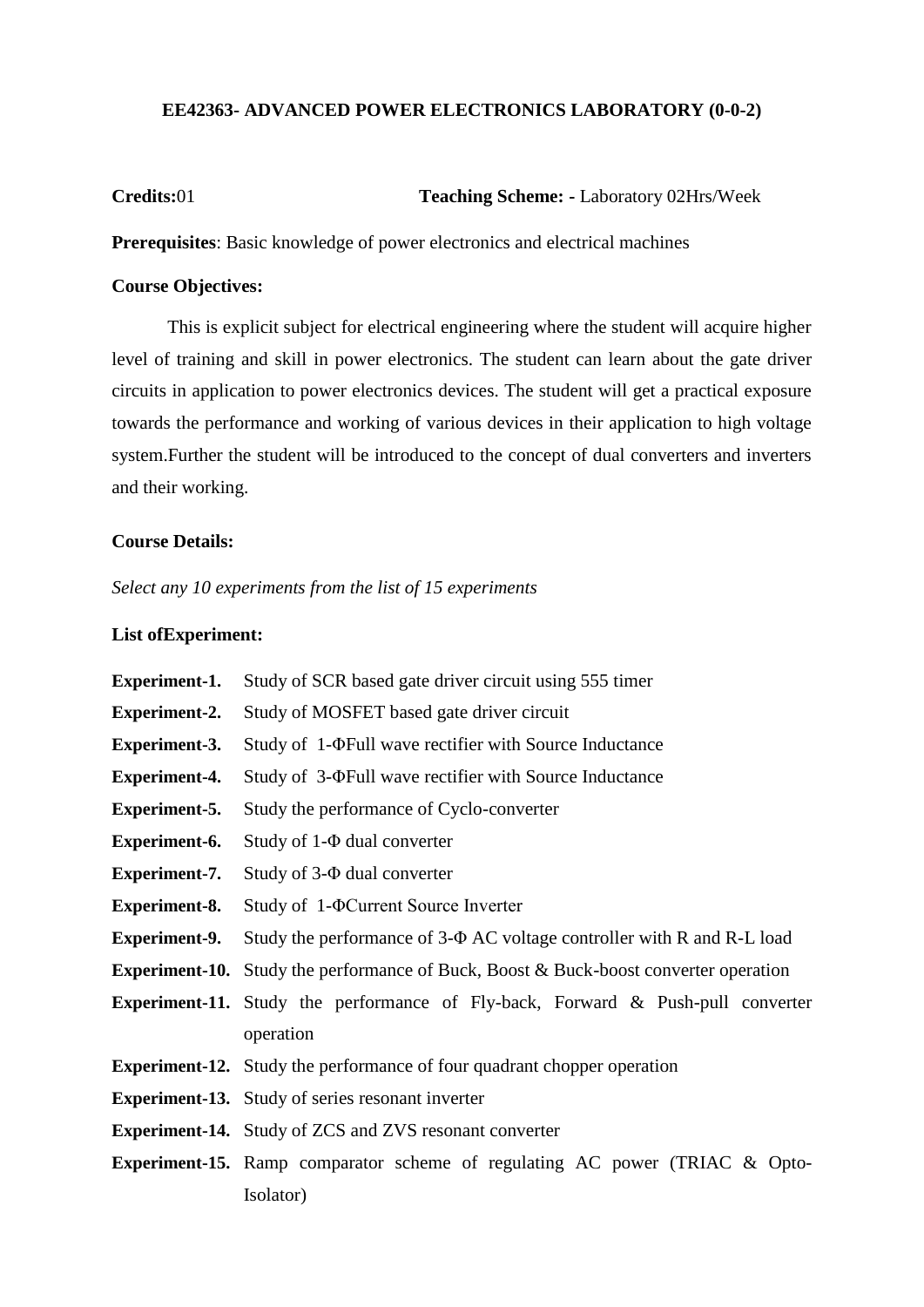## **Course Outcome:**

At the end of the Course, the students will be able to

- **CO-1.** Learn about Driver Circuits for SCR and MOSFET.
- **CO-2.** Apply knowledge of 1-Φ& 3-Φ Full wave rectifier with the use of Source Inductance to eliminate harmonics
- **CO-3.** Understand the working of Cyclo-Converter, Dual Converters, CSI and AC voltage controllers.
- **CO-4.** Analyze the working of switch mode regulators and isolated regulators.
- **CO-5.** Learn about the working and performance of resonant converters and inverters.

## **TextBooks:**

- T1. Modern Power Electronics and AC Drives by Bimal K Bose, Eastern EconomyEdition, PHI
- T2. Power Electronics: Circuits, Devices and Applications by M H Rashid, 3rd Edition

## **ReferenceBooks**

- R1. Power Electronics, P. S. Bhimbra, Khanna Publishers, 2010
- R2. Advanced Power Electronics Lab Manual, CVRCE

## **EI30103**/**EI43103SENSOR AND ACTUATORS (3-0-0)**

| <b>Credits: 03</b> | <b>Teaching</b> | <b>Scheme:-</b> | <b>Theory</b> |
|--------------------|-----------------|-----------------|---------------|
| 3Hrs/week          |                 |                 |               |

**Prerequisites**: Basic concepts of instrumentation and devices systems.

**Objectives:** To expose the students to the different types of sensors and actuators and smart sensors.

## **Course Details:**

**UNIT –I (8 hrs)**

## **U1.1: Principles of Sensors, Force, Torque, tactile and Pressure Sensor**

Sensor classification, Displacement sensors:Principles of variable resistance, variable inductance, variable reluctance, variable capacitance, Hall effect device, Digital displacement sensors. Tactile sensors using contact closure, magnetic, Piezoelectric, Photoelectric, capacitive and ultrasonic methods, Manometer, elastic elements, Electrical and Piezoelectric pressure transducers.

**U1.2:** McLeod gage, Pirani gage and lionization gage.**(T1)**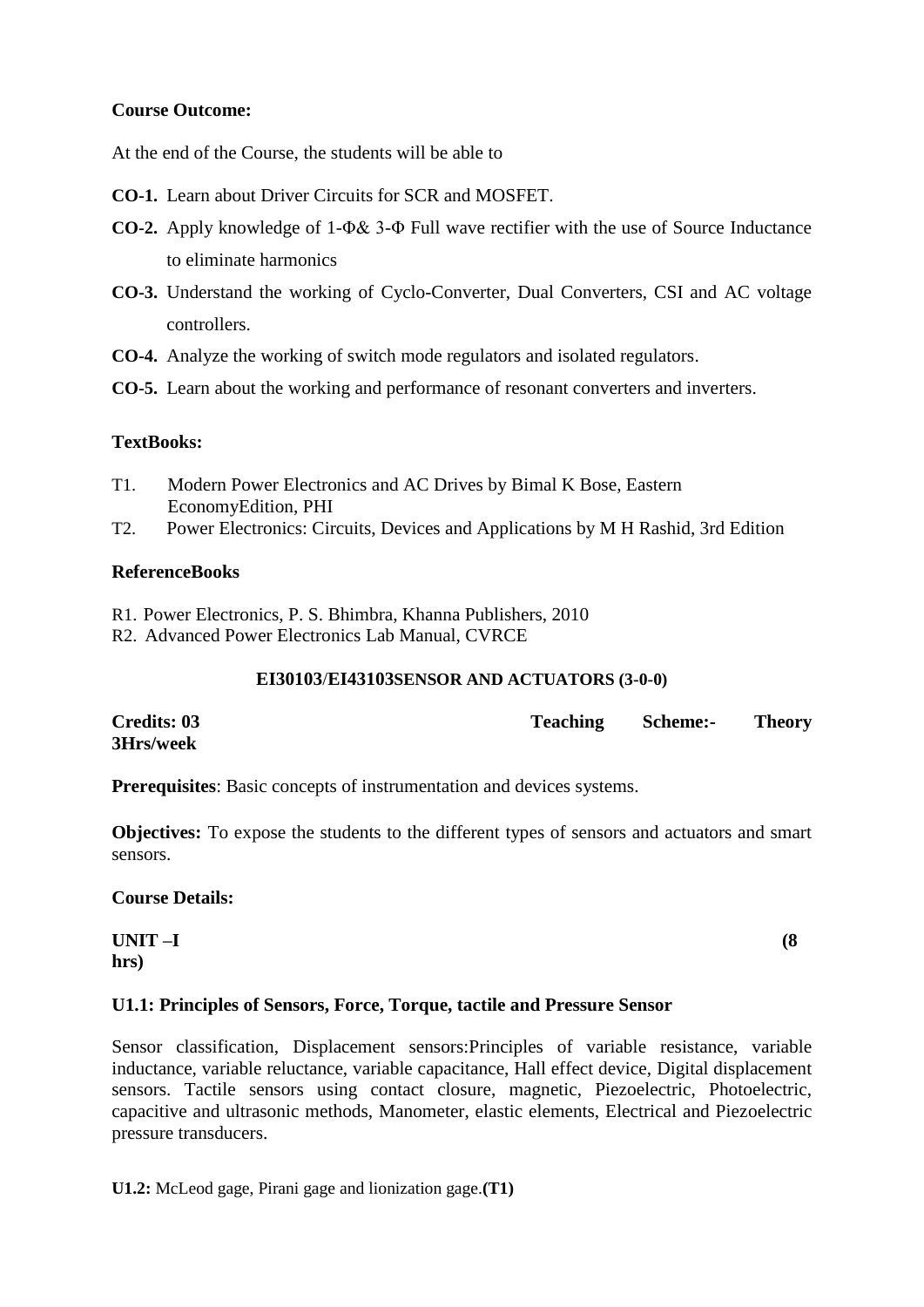## **UNIT–II (8 hrs)**

## **U2.1: Flow sensors**

Basics of flow measurement; differential pressure flowmeters- Pitot tube, Orifice plate, Venturi tube; Rotameter, turbine type flowmeter, electromagnetic flowmeter,Anemometer,Doppler shift flowmeter.

**U2.2 Max Machinery flow meter[,Paddlewheel Sensors](http://in.omega.com/subsection/paddlewheel-sensors-transmitters-sys.htmll) , [Positive Displacement Flow](http://in.omega.com/subsection/positive-displacement-flowmeters.html)  [Meters](http://in.omega.com/subsection/positive-displacement-flowmeters.html) .**

**UNIT–III (8 hrs)**

## **U3.1: Smart Sensor**

Methods of internal compensation, information coding, integrated sensor principles, present trends. Sensors in Robotics - Potentiometers, Synchros and Resolvers, Optical encoders, Tactile and Proximity sensors, Non-contact ranging sensors

## **U3.2:** Gyroscopes,**[Magnetic Flow meters for Conductive Liquids,](http://in.omega.com/section/magnetic-flow-meters.html) [spring and Piston Flow](http://in.omega.com/subsection/piston-type-flowmeters.html)  [Meters](http://in.omega.com/subsection/piston-type-flowmeters.html)**

**UNIT –IV (8 hrs)**

## **U4.1: Final Control Elements**

Pneumatic systems: Flapper nozzle amplifier and its characteristics, pneumatic actuators; elements of power electronic devices; Electrical actuators,solenoids, d.c and a.c. servomotors, principle of stepper motors, hydraulic actuators, Control valve characteristics.

**U4.2:** Bimorph,Jackscrew, SCADA, PLC

## **UNIT –V (8hrs)**

## **U5.1: Actuators**

Pneumatic Hydraulic system: Control valves, cylinder, rotary actuators, Mechanical actuating system: Types of Motion, Kinematics chains, Cams, Gear trains, Belts and chain drives, Electrical actuating systems: Solid-state switches, Solenoids, D.C. motors, AC motors, Stepper motors, piezoelectric actuator, micro-actuators.

**U5.2**Micro actuator, Robotics,

**Course Outcome:** At the end of the Course, the students will be able to know the

**CO1**: concept of sensor as measuring device.

- **CO2:** concept of Miscellaneous Measurements for flow monitor and control
- **CO3:** concept of smart sensor for real world application
- **CO4**: concept of Pneumatic systems for measurement system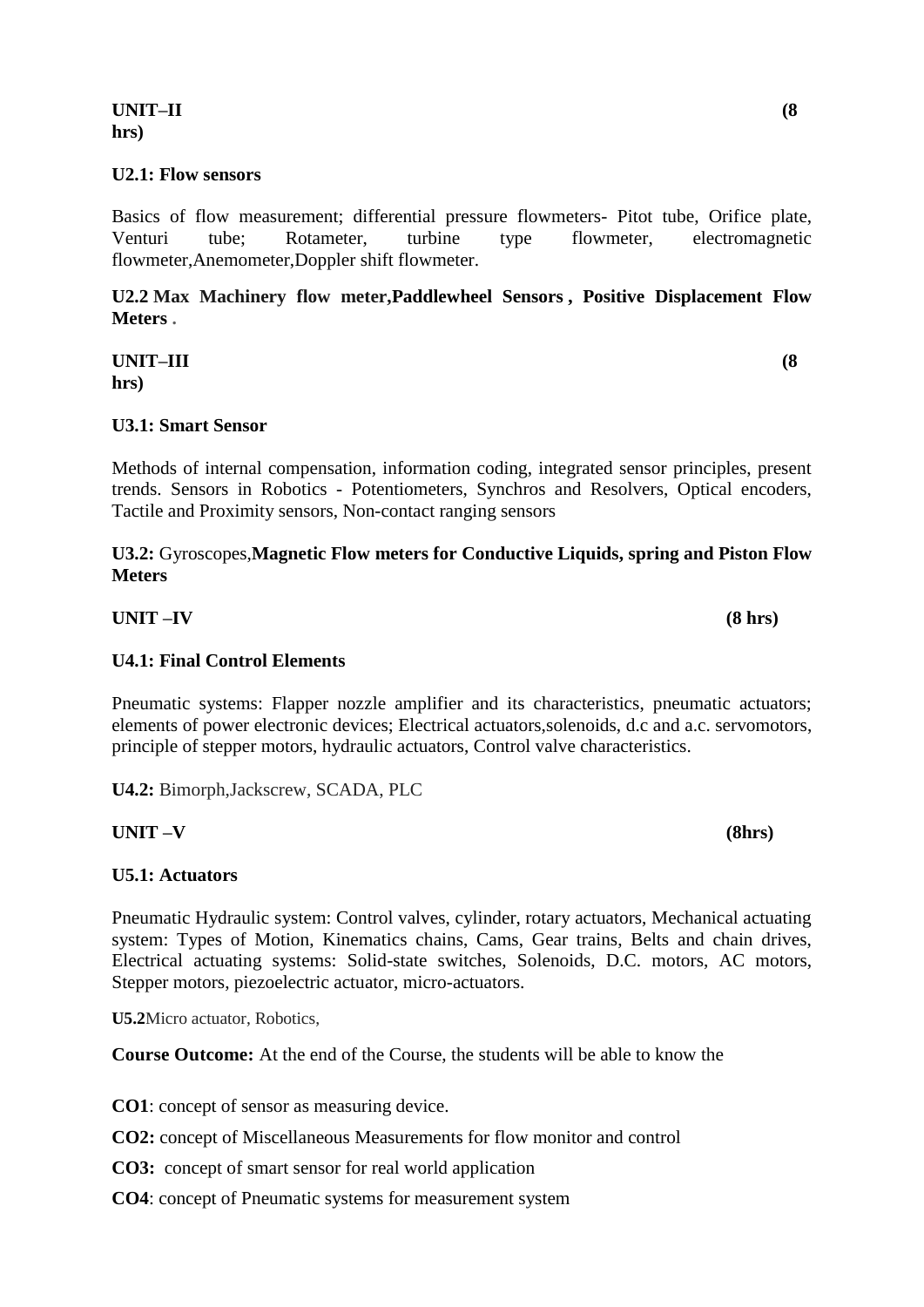**CO5:**concept of Actuators for practical application

## **Text Books:**

T1. Principles of Measurement Systems- J.P. Bentley (3/e), Pearson Education, N Delhi,

T2. Introduction to Measurement and Instrumentation- A.K. Ghosh (3/e), PHI Learning.

T3. Process Control Instrumentation Technology- C.D. Johnson (8/e), PHI Learning,

T4.Sensors and Actuators: Control System Instrumentation by Clarence W. De Silva Publisher

### **Reference Books:**

R1. Transducers and Instrumentation- D.V.S. Murthy (2/e), PHI Learning, New Delhi, 2009.

- R2. Measurement Systems Application and Design- E.O. Doeblin (4/e), McGraw-Hill, International, NY.
- R3. Modern Control Technology Components and Systems- C.T. Kilian (3/e), Clengage Learning, New Delhi, 2006.

### **EE42123-EHVAC SYSTEM (3-0-0)**

Hrs/Week

Credits: 03 **Teaching Scheme: -** Theory 03

**Pre-requisites**: Electromagnetic theory, Transmission and distribution.

## **Course Objectives:**

This course gives idea about modern trends in HVAC Transmission and its application, Understand about the overvoltage and its effects on power system.

## **Course details:**

## **Unit1: Introduction to EHV Transmission Systems (8Hrs)**

**U.1.1:** Parameters of EHV Lines, Resistance of conductors, Bundle conductors, Inductance of EHV Line configurations. line capacitance, Sequence Inductance and capacitance.

**U.1.2:** Line parameters for modes of propagation, resistance and Inductance of Ground returns.

Unit2: Voltage Gradient of conductors **(8Hrs)**

**U2.1:** Field of sphere gap, Field of line charges and their properties, Charge – potential relations for multi-conductor lines, Surface voltage gradient and conductors without and with ground wires consideration.

**U2.2:** Gradient factors, Distribution of voltage gradient on sub-conductors of bundle.

## **Unit3:Corona effects & Noise (8Hrs)**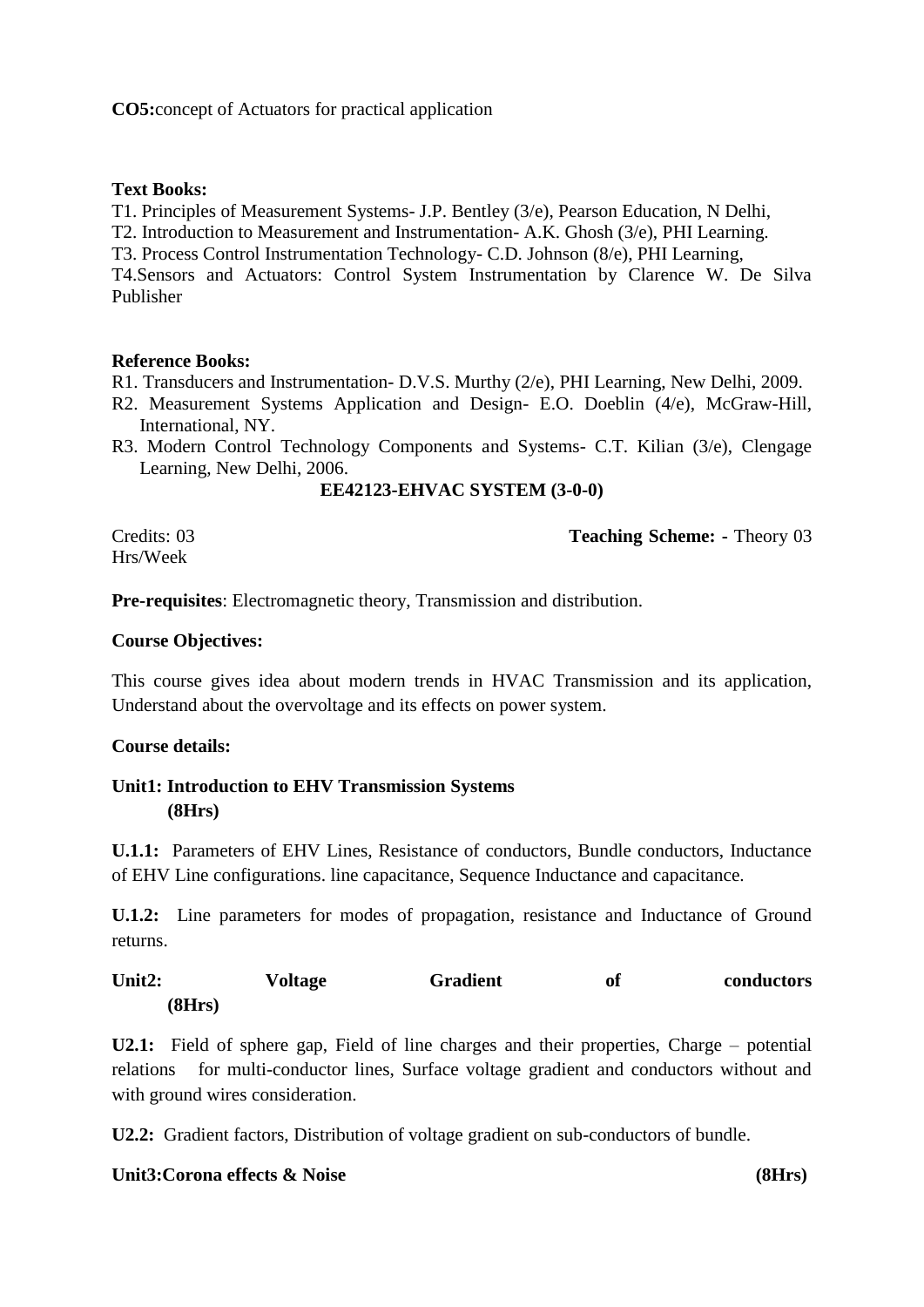**U.3.1:** Power loss and Audible Noise, Corona loss, Charge- Voltage diagram, Attenuation of traveling waves Audible, Noise Generation, Characteristics and its limitation.

**U.3.2:** Measurement, meters, 1-phase and 3- phase AN levels.

## **Unit4: Over voltage in EHV systems caused by switching operations (8Hrs)**

**U.4.1:** Origin of over voltage and their types, Short circuit current and circuit breaker, Recovery voltage and the circuit breaker, Over voltage caused by interruption of inductive current.

**U.4.2:** Interruption of capacitive currents, Ferro resonance over voltage, Calculation of switching surges single phase equivalents.

## **Unit5: Distributed parameter line energized by source (8Hrs)**

**U.5.1:** Generalized equations for single phase representation, Generalized equation of three phase systems.

**U.5.2:** Inverse Fourier transform for the general case, Reduction of switching surges on EHV systems.

**Note:** Five assignments to be given to the students, each comprises of one assignment from each unit (U1.1, U2.1, U3.1, U4.1,U5.1) and one from self study (U1.2, U2.2, U3.2, U4.2,U5.2)

## **Course Outcome:**

At the end of the Course, the students will be able to

- **CO-1.** Understand the basic concepts of EHV AC.
- **CO-2.** To understand the fundamental requirements of HVAC transmission line design .
- **CO-3.** To identify the electrical requirements for EHVAC lines.
- **CO-4.** To understand the operation of EHVAC technology.

**CO-5.** To identify factors affecting EHVAC transmission.

## **Text Books:**

.

T1.Begemudre R.D., "EHVAC Transmission Engineering" New Age International, 2007, ISBN : 8122417922, 9788122417920

T2. Rao S., "EHV AC & HVDC Transmission Systems" - Khanna Publisher.

## **Reference Books:**

R1.High-Voltage Engineering: Theory and practice Second Edition, Revised and Mazen Abdel-Salam limited preview-2000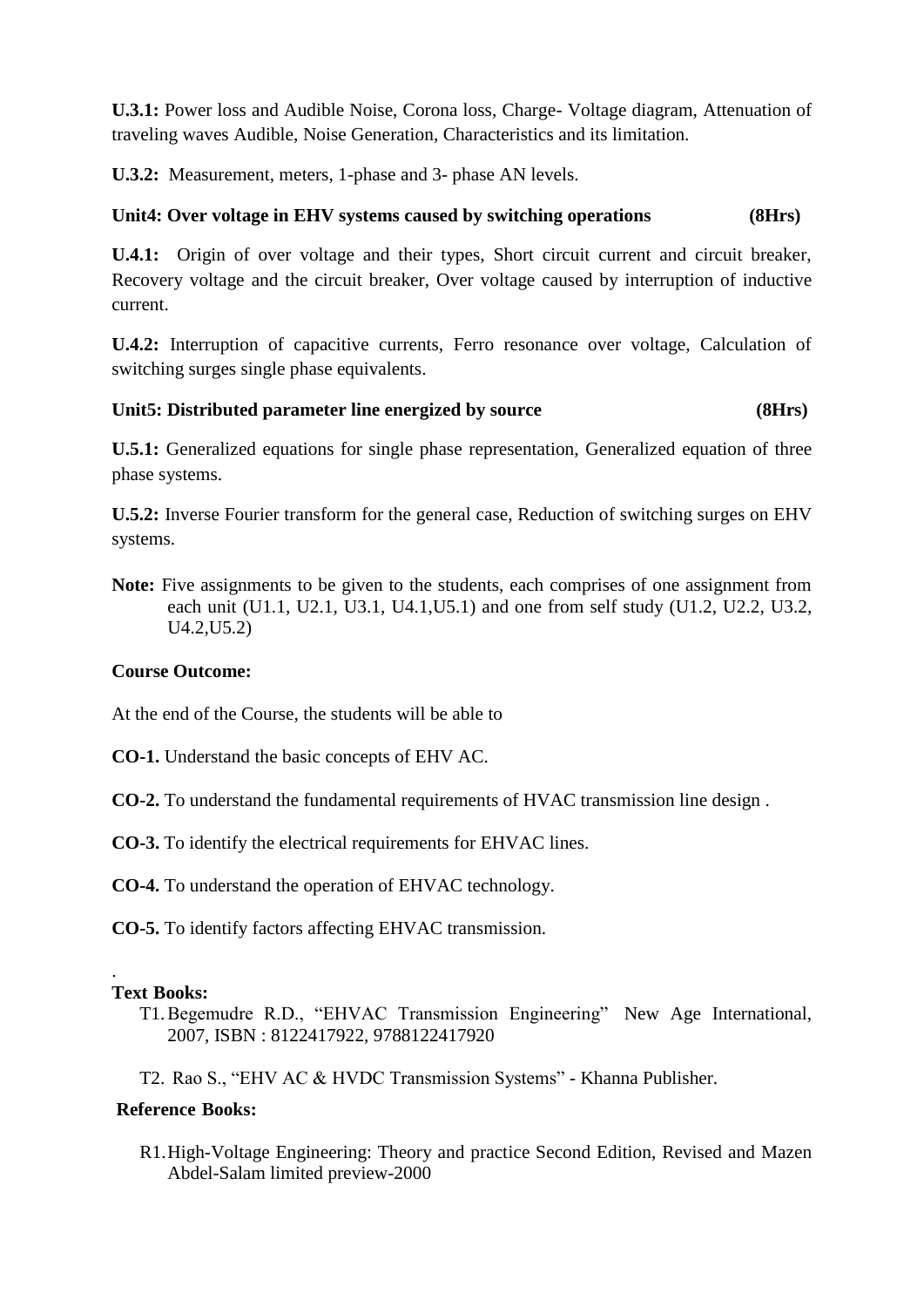R2.An introduction to high voltage engineering SUBIR RAY .Limited preview-2000

R3.Open source material: www.delnet.nic.in

# **HS46323-** ETHICS FOR ENGINEERS **(3-0-0)**

**Credits: 03 Teaching Scheme: - Theory 02 Hrs/Week**

# Introduction/General Aim

Doing business for profit is good, doing business for profit as well as a social responsibility is better but doing business for profit and social responsibility in conformity with ethical values is the best. The present course on "Business Ethics" hopes to prepare a pool of business professionals who can make significant contribution to the business world without sacrificing their individual moral values and without compromising the ethical values the company stands for. This will teach them how to strike a balance between individual values and the company values while doing successful business for the company they are in.

The course aims at comparing and contrasting business ethics and social responsibility norms and how they influence local and global business practices. The areas to be focused on will include marketing ethics, environmental responsibilities, discrimination, moral rights in the workplace, social responsibility etc. The lab sessions and discussions will provide a framework for identifying and analysing the range and diversity of ethical perspectives around the globe.

# **Course Objectives:**

The objectives of this course are to:

- 1. Introduce students inductively to a conceptual framework that will facilitate the examination of a range of ethical and social responsibility issues that arise while conducting business in today"s global marketplace.
- 2. Encourage student thinking, reasoning and decision making from the points of view of various stake holders (customers, employees, suppliers, governments, society, etc) as each of these relationships create ethical challenges and responsibilities; and
- 3. Help students to consider such ethical issues in terms of the type of life they themselves wish to lead and the type of public policy for governing business that they are willing to support.

# **Course Details:**

Lab 1: Introduction and understanding ethics and business ethics,

Brief theoretical input  $+$  discussion

Case 1,2.

Lab 2: Individual ethics v/s organisational ethics.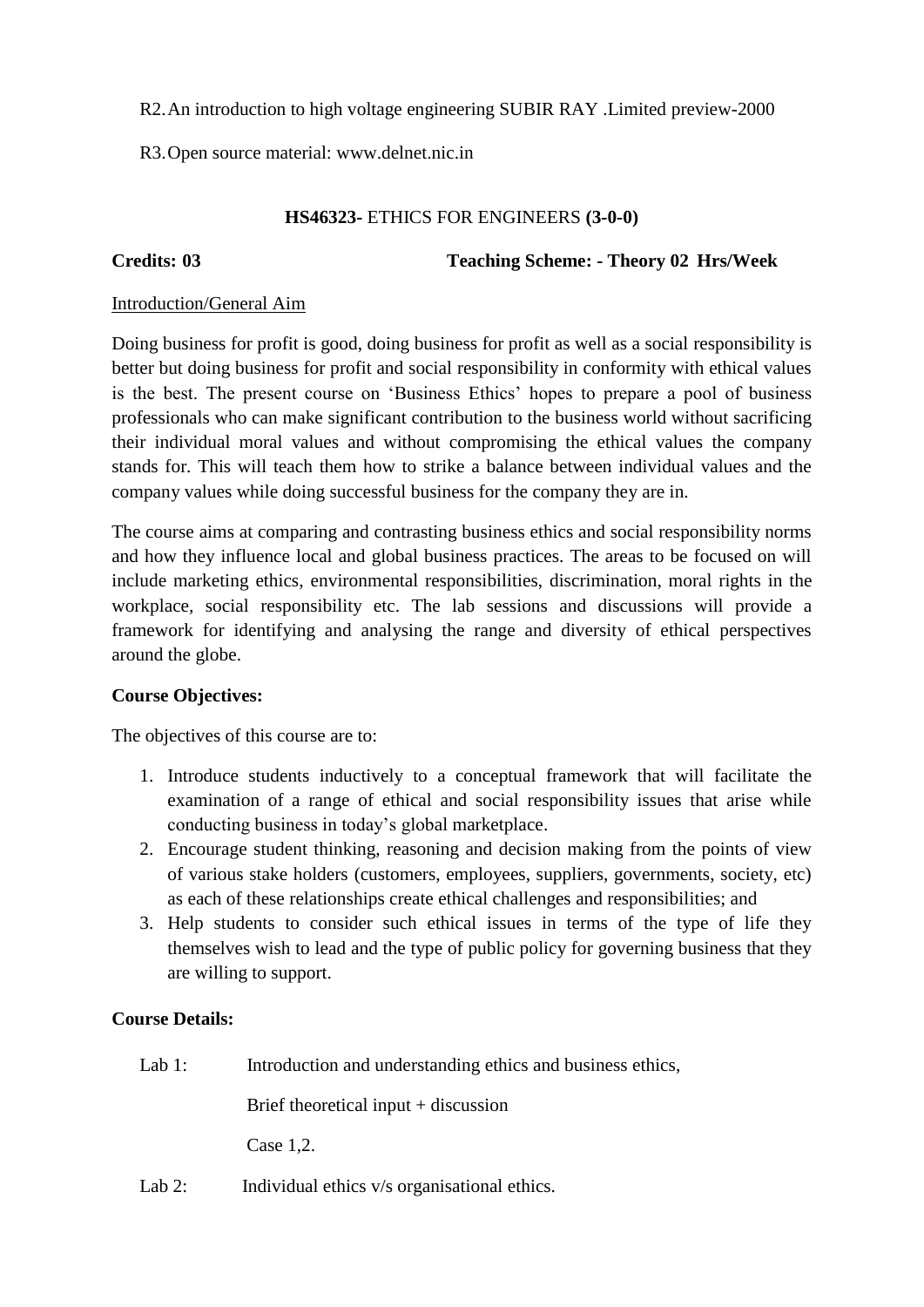|             |            | Brief theoretical input $+$ discussion                                                 |
|-------------|------------|----------------------------------------------------------------------------------------|
|             |            | Case 3,4.                                                                              |
|             | Lab $3$ :  | Corporate Social Responsibility.                                                       |
|             |            | Brief theoretical input $+$ discussion; Case 5, 6                                      |
| three labs. | Lab $4$ :  | Case preparation and presentation on the types of cases already in the 1 <sup>st</sup> |
|             | Lab $5$ :  | Corporate ethics v/s government policies.                                              |
|             |            | Cases 7,8                                                                              |
|             | Lab $6$ :  | Blowing the whistle.                                                                   |
|             |            | Cases 9, 10                                                                            |
|             | Lab $7:$   | Ethics across the globe.                                                               |
|             |            | Brief theoretical input $+$ discussion                                                 |
|             |            | Case 11, 12                                                                            |
| labs 5-7.   | Lab $8$ :  | Case preparation and presentation on the types of cases already done in                |
|             | Lab $9:$   | Doing what is right in a competitive market.                                           |
|             |            | Brief theoretical input $+$ discussion                                                 |
|             |            | Case 13, 14                                                                            |
|             | Lab $10$ : | <b>Ethics and Technology</b>                                                           |
|             |            | $Input + discussion$                                                                   |
|             |            | Cases 15, 16                                                                           |
|             | Lab $11$ : | Corporate Governance.                                                                  |
|             |            | $Input + discussion$                                                                   |
|             |            | Cases 17, 18.                                                                          |
|             |            |                                                                                        |

Lab 12: Final presentation of individual cases written by individual students during the course.

# Method of Evaluation

There will be 4 tests of 15 marks each. In addition, the final case preparation and presentation to be done in the last lab class will carry 40 marks.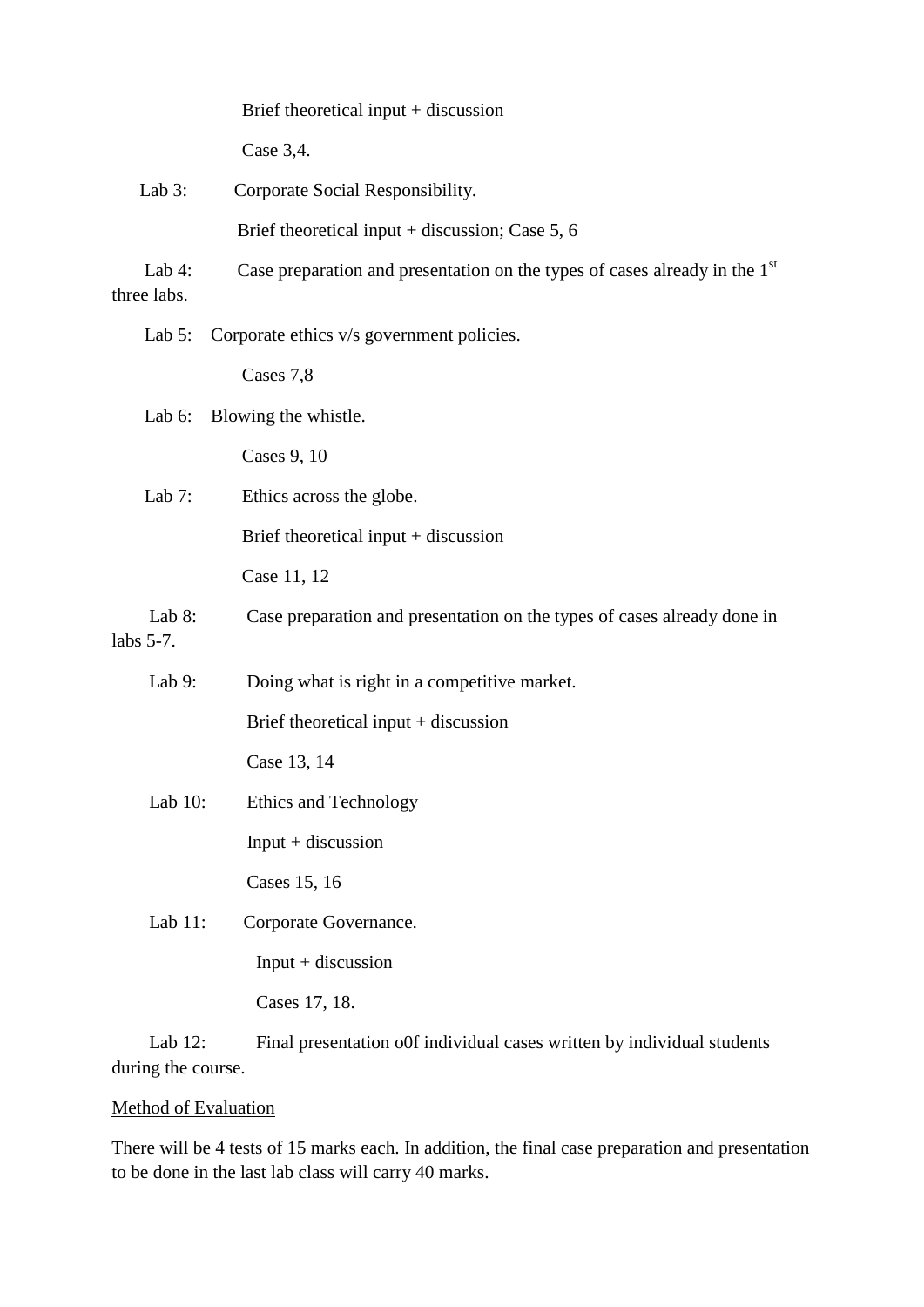### **Text Books:**

T1.Business Ethics Now (2012) by Andrew W. Ghillyer, McGraw-Hill Irwin

## **Reference Books:**

R1. Perspectives in Business Ethics: By Laura Hartman- McGraw-Hill

R2.Business Environment: By Francis Charunilam, Himalaya

R3.Ethics in Management: By S.A Sherlakar, Himalaya

## **EE42120-FLEXIBLE AC TRANSMISSION SYSTEMS (3-0-0)**

**Credits: 03 Teaching Scheme: - Theory 03 Hrs/Week**

**Pre-requisites**: Power Electronics, Electrical Power Transmission and Stability Control

## **Course Objectives:**

This subject facilitates to develop analytical skill and better understanding of FACTS devices, Optimising networks with FACTS devices & the future for FACTS in Interconnected EHV Systems.

## **Course Details:**

## **Unit 1: FACTS concept and General System Considerations: (10 Hrs)**

- **U1.3.** Transmission Interconnections, Flow of Power in an AC System, What limits the Loading Capability, Basic Types of FACTS Controllers, Basic Description and Definitions of FACTS Controllers.
- **U1.4.** Relative Importance of Controllable Parameters

## **Unit 2: Static Shunt Compensation (08 Hrs)**

**U2.1.** Objectives of Shunt Compensation, Static VAR Compensators SVC and STATCOM.

**U2.2.** Methods of Controllable VAR Generation

## **Unit 3: Static Series Compensators (08 Hrs)**

- **U3.1** Objective of Series Compensation (GCSC, TSSC, TCSC), Variable Impedance Type Series Compensators, Switching Converter Type Series Compensators (SSSC)
- **U3.2.** Applications improvement of the system stability limit.

## **Unit 4: Static Voltage and Phase Angle Regulator (07 Hrs)**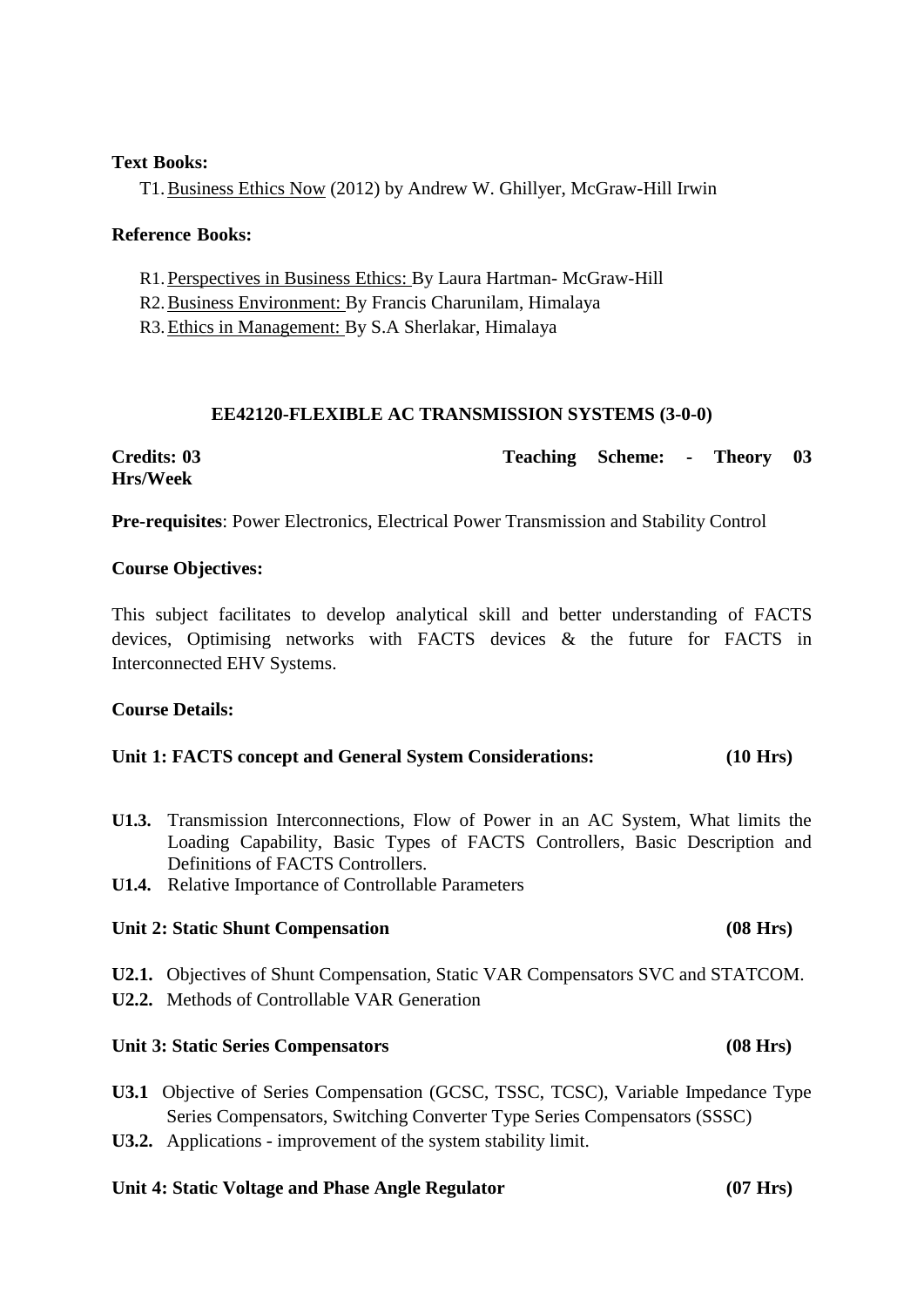- **U4.1.** Objectives of Voltage and Phase Angle Regulators,
- **U4.2.** Approaches to Thyristor-Controlled Voltage and Phase Angle Regulators (TCVRs and TCPARs).

## **Unit 5: Combined Compensators (07 Hrs)**

- **U5.1**. Introduction, Unified Power Flow Controller (UPFC), The Interline Power Flow Controller (IPFC).
- **U5.2.** Generalized and Multifunctional FACTS Controllers
- **Note:** Five assignments to be given to the students, each comprises of one assignment from each unit (U1.1, U2.1, U3.1, U4.1, U5.1) and one from self study (U1.2, U2.2, U3.2, U4.2, U5.2)

### **Course Outcome:**

At the end of the Course, the students will be able to

- **CO-1. Understand** the importance of controllable parameters and benefits of FACTS controllers.
- **CO-2. Know** the significance of shunt compensation and principle of operation of SVC and STATCOM.
- **CO-3. Understand the** functional operation and control of GCSC, TSSC and TCSC.
- **CO-4. Analyze** the voltage and phase angle regulators.
- **CO-5. Describe** the principles, operation and control of UPFC and IPFC.

## **Text Books:**

- T4. "Understanding FACTS: Concepts & Technology of Flexible AC Transmission Systems" By N.G.Hingorani & L.Gyugyi, IEEE Press, Standard Publishers Distributors, Delhi..
- T5. Mohan Mathur, R., Rajiv. K. Varma, "Thyristor Based Facts Controllers for Electrical Transmission Systems", IEEE press and John Wiley & Sons, Inc.

### **Reference Books:**

- R5. FACTS Controllers in Power Transmission & Distribution by K.R.Padiyar, New Age Intermational.
- R6. Modelling & Simulation in Power Networks, Enrique Acha, Clandio Esquival & H.A.Perez,CA Camcho, John Wiley & Sons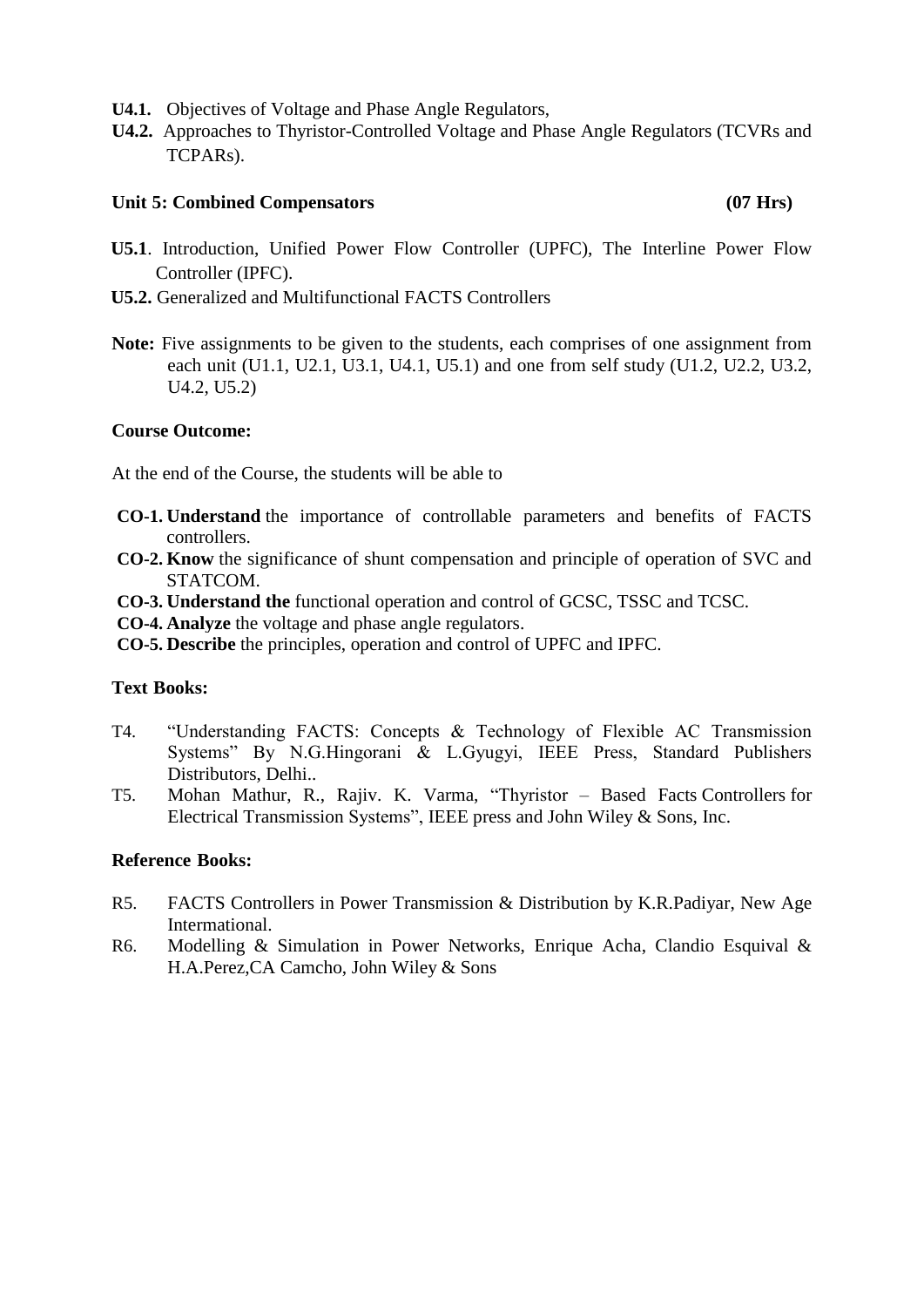## **EE42117- HIGH VOLTAGE DC TRANSMISSION (3-0-1)**

## **Credits:04 Teaching Scheme: -** Theory

03Hrs/Week

**Prerequisites**:Having knowledgeof DC Transmission and distribution systems, its advantages and disadvantages. Basic knowledge of PowerElectronics, Network analysis, Material science.

## **Course Objectives:**

This is a revolutionary and new concept for transmission of power where the student will learn,

- 1. The concept and planning HVDC transmission, comparison of HVDC transmission over AC transmission.
- 2. To understand the concept of HVDC CONVERTERS and their operations.
- 3. To understand the concept of HVDC control techniques.
- 4. To analyze the concept of Harmonics present in the HVDC and design of Filters circuits
- 5. To understand the new technologies oh HVDC converter using SVC system and MTDC system.

## **Course Details:**

## **Unit1: Evolution of HVDC transmission (8Hrs)**

- **U1.1.**Introduction to DC transmission technology, comparison of ac transmission and dc transmission, comparison of HVDC link with EHVAC link, description of HVDC transmission system , types of HVDC transmission system,
- **U1.2.**Limitation of HVDC transmission line, reliability of HVDC system, application of dc transmission. Advances in HVDC transmission system

## **Unit2: Analysis of HVDC converters (8Hrs)**

- **U2.1.**Introduction, pulse number, simplified analysis of Graetz circuit, 6 pulse converter operation and analysis, analysis voltage wave form with overlap angle for 6 pulse converter.
- **U2.2.**Complete Equivalent electrical circuit of HVDC link, complete characteristics of 6 pulse converter as rectifier/inverter.

## **Unit3: Regulation and control of HVDC Converter system (8Hrs)**

- **U3.1.**Power flow in a HVDC link, necessity of control in case of a DC link, rectifier control, power reversal in a dc link, voltage dependent current order limit (VDCOL),Inverter Extinction angle control(EAG),pulse phase control.
- **U3.2.**Starting and stopping of a DC link, constant power control.

## **Unit 4:Harmonics and Harmonics suspension in HVDC system (8Hrs)**

- **U4.1.**Generation of harmonics by converters, characteristics harmonics on the DC side, characteristics current harmonics, characteristic variations of Harmonics Currents with Variation of  $\alpha$  and  $\mu$ .
- **U4.2.**Harmonic model and equivalent circuit, use of Filter, Filter configuration.

# **Unit 5:HVDC transmission developments and its application (8Hrs)**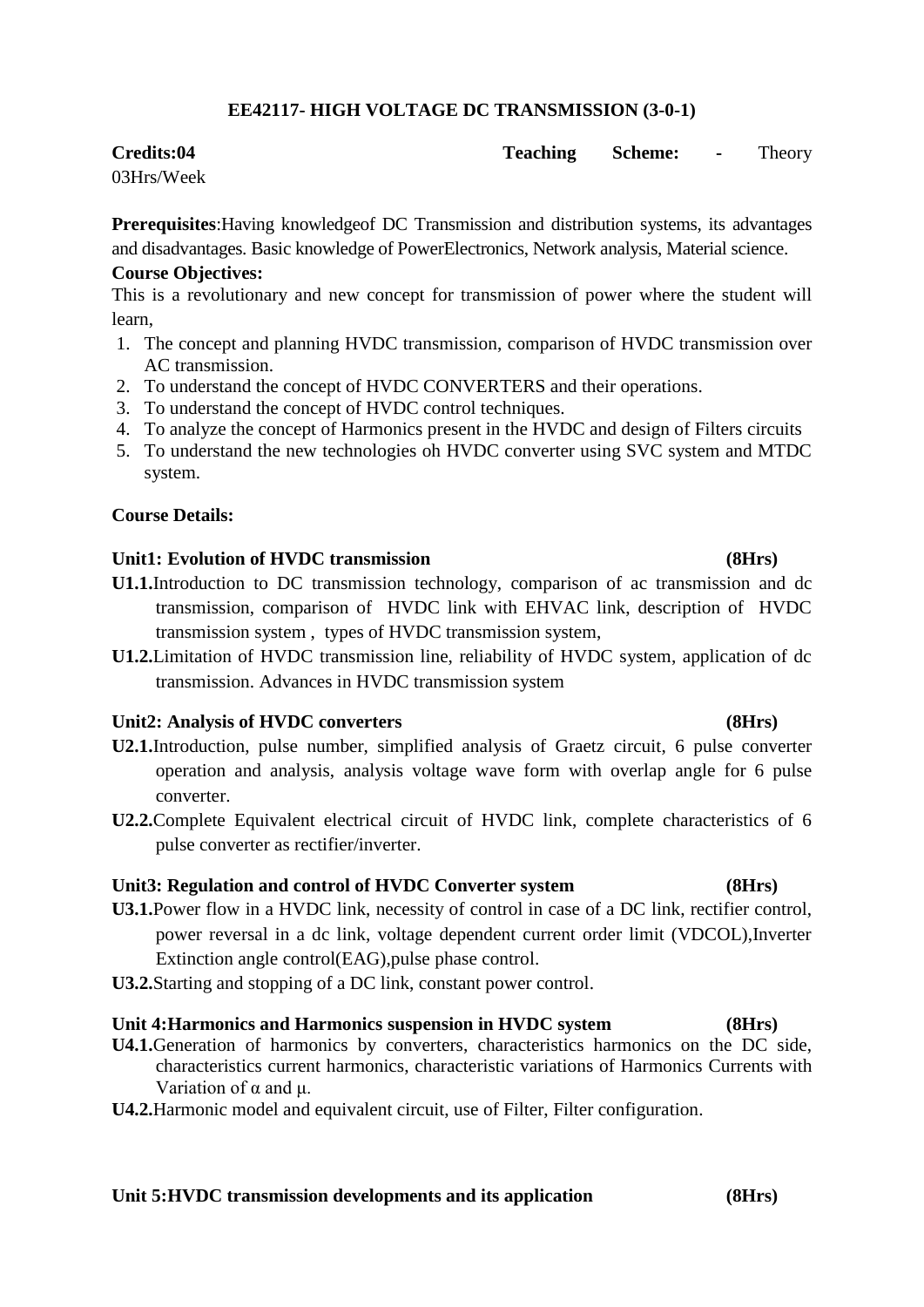**U5.1.**HVDC-VSC Transmission system, working principle and operation components VSC converter, analysis of VSC topologies and firing schemes.

**U5.2.**Application of MTDC system, control of power of MTDC system.

**Note:** Five assignments to be given to the students, each comprises of one assignment from each unit (U1.1, U2.1, U2.2, U3.1, U4.1, U5.1,U5.2) and one from self study (U1.2, U3.2, U4.2,)

## **Course Outcome:**

At the end of the Course, the students will be able to

- **CO-1.** Understand the importance of Transmission power through HVDC system and various types of HVDC transmission system.
- **CO-2.**Analyze different characteristics of 6 pulse converter and alsocalculate power conversion from AC to DC &DC to AC.
- **CO-3.**Understand different control techniques applied through HVDC and also able to analyze Equivalent Electrical circuit of HVDC system by following different control technique.
- **CO-4.**Analyze the different types harmonics generated at converter side, ac side and dcside and also understand the suspension techniques for harmonics. Analyze the filter circuits used for harmonics suspension.
- **CO-5.**Understand the advance concept of HVDC-VSC system. Analyze the principle of MTDC systems and their different application.

## **TextBooks:**

- T6. "HVDC Transmission", S Kamakshaiah and V Kamaraju,Tata McGraw Hill Education Private Limited, 2<sup>nd</sup>Edition, reprint 2011.
- T7. "HVDC Power Transmission System",K R Padiyar,New Academic Science,2nd Edition2011
- T8. "High Voltage Direct Current Transmission,Jos Arrillaga,IEE Power and Energy series, $2^{nd}$  Edition

## **ReferenceBooks**

- R7. "EHV-AC,HVDC Transmission and Distribution engineering", By Sanjay kumar Sharma SK Kataria and Sons Edition 2013
- R2."Power System Stability and Control", By Kundur P McGraw-Hill, Edition 1993.
- R3.Open Source material: [www.nptel.ac.in](http://www.nptel.ac.in/)

## **EE42117- HIGH VOLTAGE DC TRANSMISSION (0-0-1)**

**Teaching Scheme: -** Theory

01Hrs/Week

**Prerequisites:** Having knowledge of AC Transmission and distribution systems, its advantages and disadvantages. Basic knowledge of Power Electronics, Network analysis, Material science.

**Course Objectives:**Ability to understand and analyze power system operation, stability, control and protection.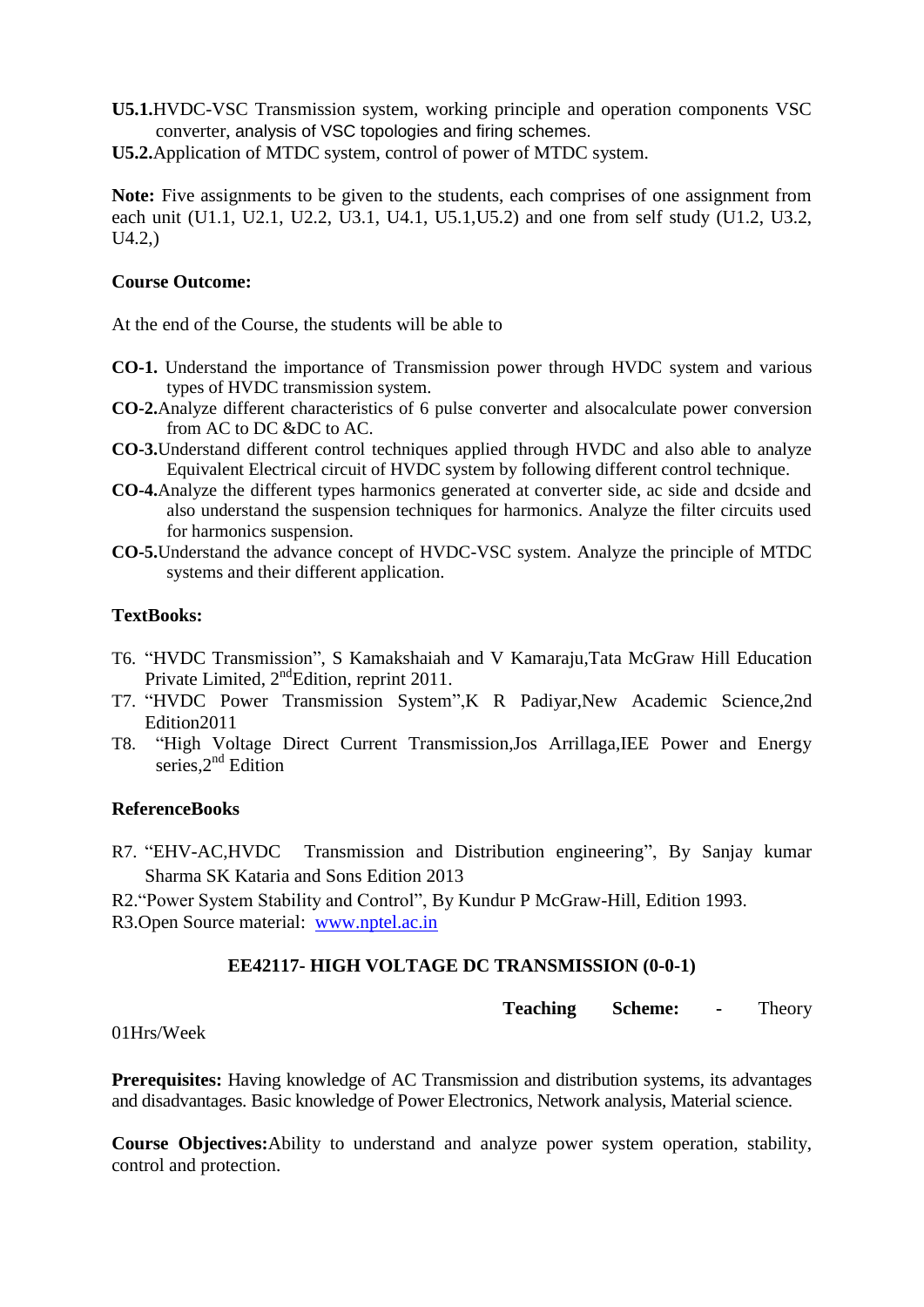| <b>Course Details:</b> |                                                                    |
|------------------------|--------------------------------------------------------------------|
| <b>Tutorial No.1.</b>  | Description of HVDC transmission system, planning for HVDC         |
|                        | transmission, Economic advantages of HVDC transmission system.     |
| <b>Tutorial No.2.</b>  | Choice of converter configuration, Line commutated converter.      |
| Tutorial No.3.         | Complete analysis of 12 pulse converter and its wave form.         |
| Tutorial No.4.         | Control systems for HVDC converter inverter operation problem.     |
| Tutorial No.5.         | Effect of control modes on Harmonics, Non-characteristic Harmonics |
|                        | present in HVDC system.                                            |
| <b>Tutorial No.6.</b>  | System control hierarchy scheme of HVDC system.                    |
| Tutorial No.7.         | Protection of filter circuit, design of DC filter.                 |
| <b>Tutorial No.8.</b>  | Control scheme of VSC based HVDC link.                             |
| <b>Tutorial No.9.</b>  | Recent application of HVDC-VSC system.                             |
| <b>Tutorial No.10.</b> | Multi-terminal HVDC system, different types of MTDC system.        |

### **Course Outcome:**

At the end of the Course, the students will be able to

**CO-1.** Know whatthe major advantages of HVDC transmission system are. **CO-2.**Know the working principle of 12 pulse converter used in HVDC transmission system.

**CO-3.**Know the different types of Non characteristics Harmonics present in HVDC converter Station.

**CO-4.**Analyze the protection scheme of filter circuit.

**CO-5.**Analyze application of HVDC-VSC system and application of MTDC system.

### **TextBooks:**

**T1.** "HVDC Transmission", S Kamakshaiah and V Kamaraju, Tata McGraw Hill Education Private Limited, 2<sup>nd</sup>Edition, reprint 2011.

**T2.** "HVDC Power Transmission System",K R Padiyar, New Academic Science,2nd Edition 2011

**T3.** "High Voltage Direct Current Transmission, Jos Arrillaga, IEE Power and Energy series, $2^{n\theta}$ Edition

### **ReferenceBooks:**

**R1.** "EHV-AC, HVDC Transmission and Distribution engineering", By Sanjay kumar Sharma SK Kataria and Sons Edition 2013 **R2.** "Power System Stability and Control", By Kundur P McGraw-Hill, Edition 1993. **R3.** Open Source material: [www.nptel.ac.in](http://www.nptel.ac.in/)

### **EE47497-MAJOR PROJECT (stage-II) (0-3-0)**

**Credits:** 03 **Teaching Scheme: -** Laboratory 06 Hrs/Week

### **Course Objectives:**

Major project is by far the most important single piece of work in the degree programme included in final year. The course provides the opportunity for students to demonstrate, plan and organize a large project over a long period and to put into practice some of the techniques which are taught throughout the course. Students will also get idea on design, analyze and implementation of projects which involves students working as a team.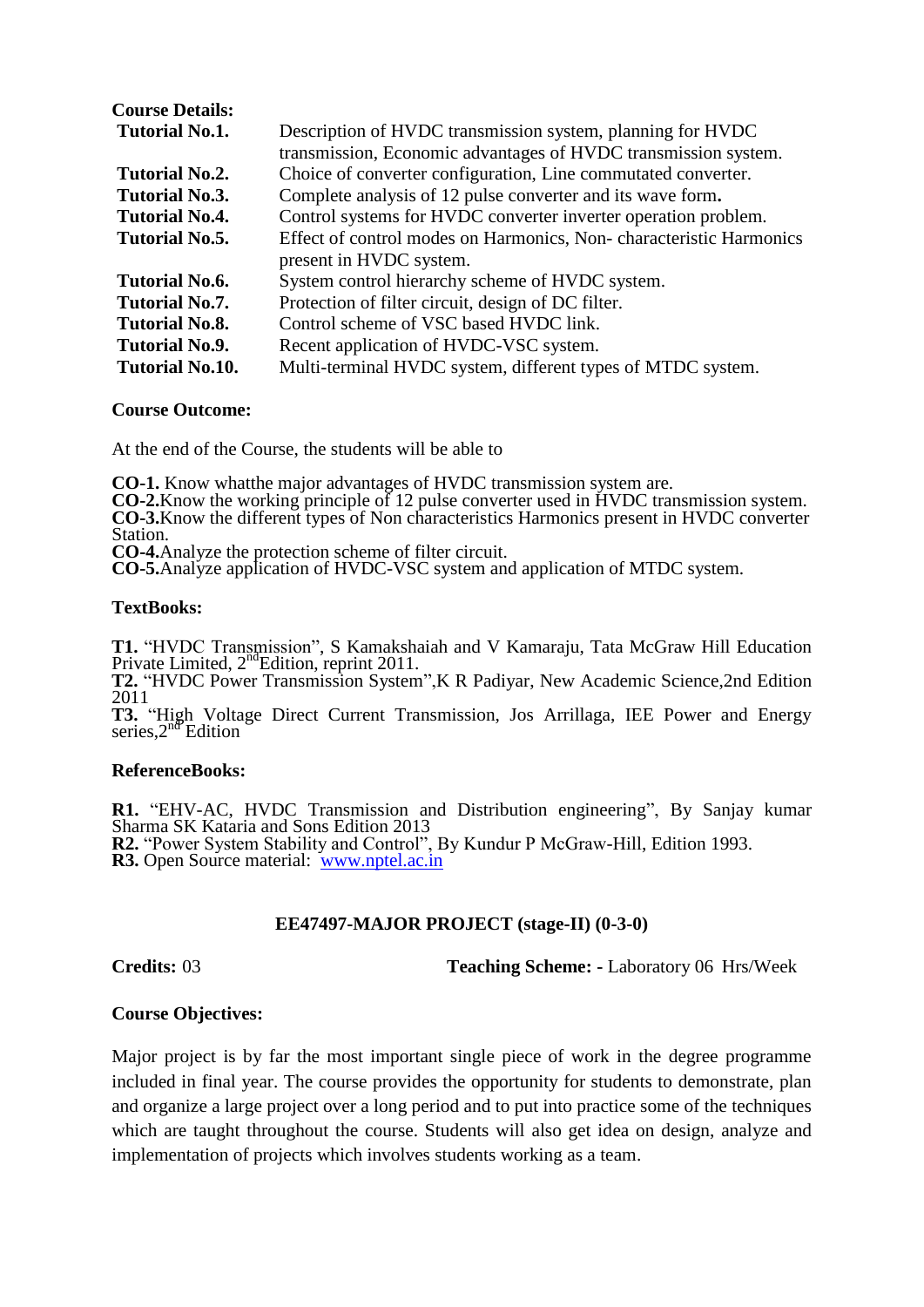## **Guidelines:**

1. Group should maintain a logbook of activities throughout the project stages.

2. Regular discussions should be carried out with project guide.

3. Both the review reports for this stage should be submitted in the prescribed format after approval from the guide.

4. A report on the work done in Stage-2 in prescribed format should be submitted at the time of stage II evaluation.

The Assessment Scheme will be:

**(a) Continuous Assessment 70 marks** (*based on regular interaction, circuit development*)

**(b) End Semester 30 marks** (*based on implementation, testing, results, poster presentation, and demonstration)*

## **Course Outcome:**

At the end of the course, the student will be able to-

- **CO-6.** Implement integrated hardware and software in compliance with design standard and safety rules.
- **CO-7.** Collect the data analyze the results and redesign if required.
- **CO-8.** Endure the responsibility to complete the task cost-effectively with time constraint.
- **CO-9.** Understand the basic needs of present/future world and design project which meets the future demand.
- **CO-10.**Learn working as a team member.

## **EE42119-OPTIMAL CONTROL (3-0-1)**

**Credits:** 04 **Teaching Scheme: -** Theory 04Hrs/Week

**Prerequisites**: Control system, advanced control system.

## **Course Objectives:**

This is a course of electrical science where the student will learn about various type of performance indices, LQR model, discrete LQR model. To study Kalman filter and stochastic optimal linear estimation, this can be utilized for further research.

## **Course Details:**

## **Unit1 (9Hrs)**

- **U1.5.** Performance Indices: Selection of Performance Index, Calculus of variations: Variation and its properties, Euler-Lagrange Equation.
- **U1.6.** Euler-Lagrange Equation.

## **Unit2 (7Hrs)**

**U2.3.** Linear Quadratic Regulator: Formulation of Algebraic Riccati Equation (ARE), Solving the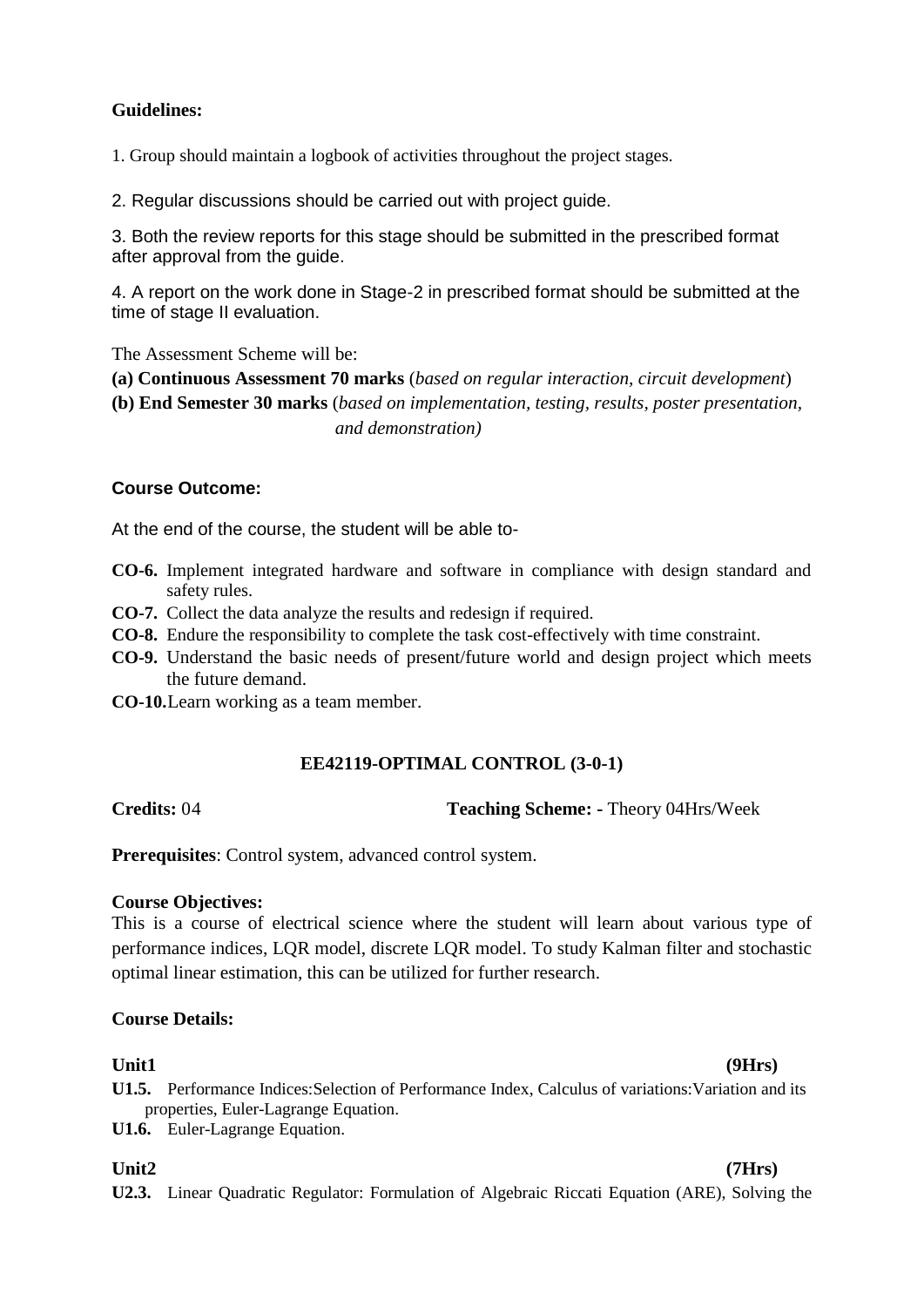ARE using the Eigenvector Method, Optimal systems with prescribed poles.

**U2.4.** Linear Quadratic Regulator for Discrete Systems on an infinite Time Interval.

**U3.1.** Dynamic Programming: Discrete Time Systems, Discrete Linear Quadratic Regulator Problem, Continous Minimum Time Regulator Problem, The Hamilton Jacobi Belman Equation.

**U3.2.** Pontryagin"s Minimum Principle: Optimal control with constraints on inputs.

# **Unit4 (08Hrs)**

**U4.1.** Optimal Observers-the Kalman filter: The linear Quadratic Gaussian (LQG), Loop Transfer Recovery (LTR). H∞ Control.

**U4.2.** H∞ Control Solution.

- **U5.3.** Suboptimal linear regulators: Continuous Time Systems, Discrete Time Systems.
- **U5.4.** Introduction to Stochastic Optimal Linear Estimation and Control.
- **Note:** Five assignments to be given to the students, each comprises of one assignment from each unit (U1.1, U2.1, U3.1, U4.1, U5.1) and one from self study (U1.2, U2.2, U3.2, U4.2, U5.2)

## **Course Outcome:**

At the end of the Course, the students will be able to

- **CO1:** To study and various performances indices.
- **CO2:** To study LQR.
- **CO3:** Analyze and implement discrete LQR.
- **CO4:** To study Kalman filter.
- **CO5:** To study stochastic optimal linear estimation.

## **Text Books:**

- T9. Systems and control by Stanislaw h.Zak,Oxford University Press, Publication 2003
- T10. Design of Feedback Control Systems byRaymond T. Stefani, B.Shahian, Clement J Savant, JrJene H. Hostetter,  $4<sup>th</sup>$  edition (2002), Oxford university press publication.
- **T3.** Modern control system theory by M Gopal, second edition 2000, New age international (P) Ltd. Publishers.

## **Reference Books**

- R8. Linear Optimal control by Jeffrey B.Burl, Prentice hall publication (1999).
- **R2.** Control theory (Multivariable and non linear methods) by Torkel Glad and LennartLjung, Taylor & Francis Publications(2009).
- **R3.** Control systems theory (with engineering application) by Sergey, Edward Lysters (2006).

### **Unit3 (9Hrs)**

**Unit5 (07Hrs)**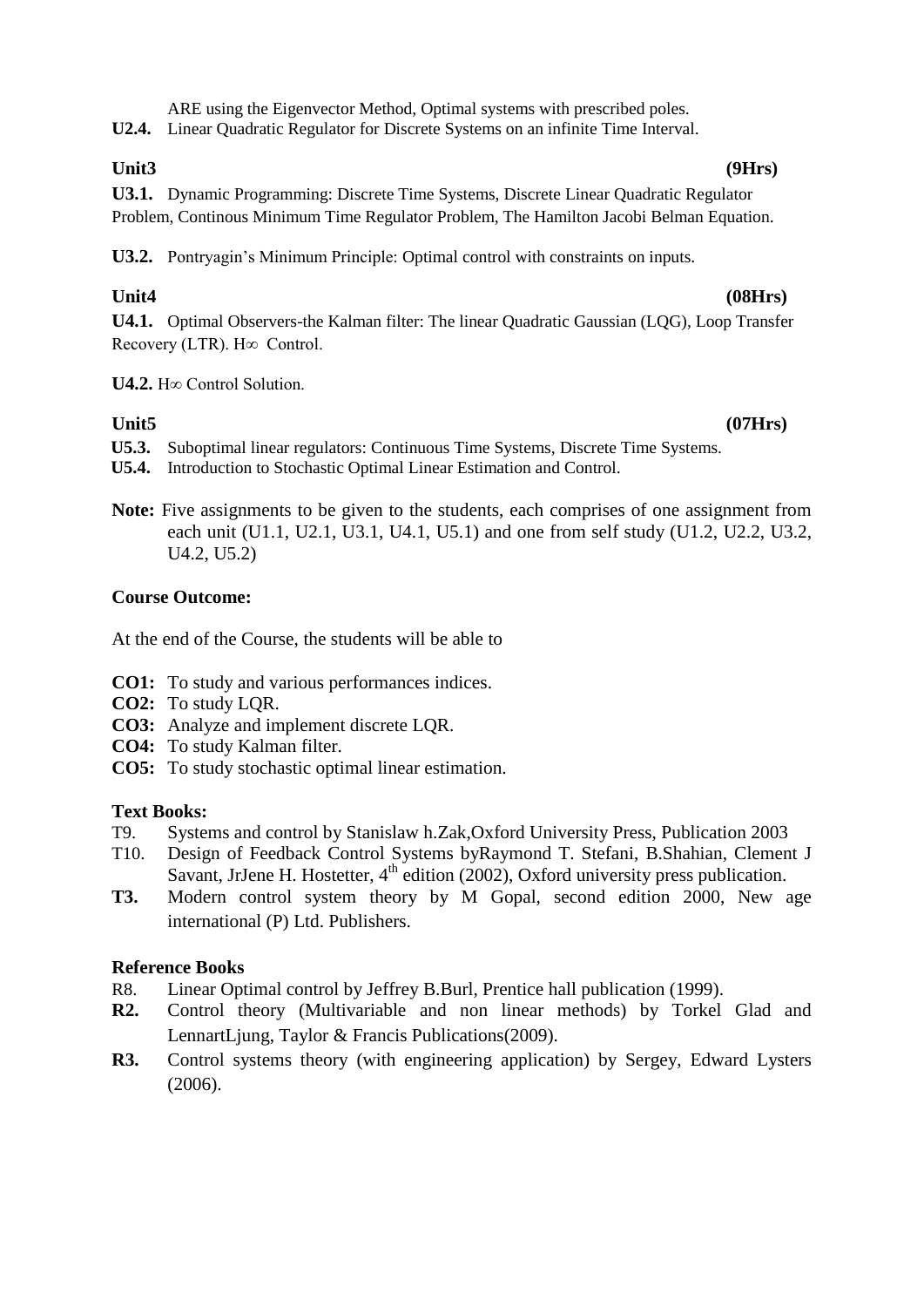## **EE40309- POWER SYSTEM LABORATORY (0-0-2)**

**Credits:** 01 **Teaching Scheme: -** Laboratory 02 Hrs/Week

**Prerequisites**: Basic knowledge of power system operation control and Electrical machines.

## **Course Objectives:**

This is a Electrical Engineering course where the student will learn about the idea of the power transmission and distribution. The student will get exposed to various methods of Measurement of direct-axis subtransient reactance and quadrature axis subtransient reactance of a salient pole synchronous machine, calculation of A,B,C,D, parameter, hybrid parameter of transmission lines. Student will learn about High voltage testing on insulator and testing of transformer oil. Student will learn the concept of Ferranti effect in a long transmission line. Further they will get exposure to various parts of a outdoor power station.

## **Course Details:**

*Select any10 experiments from the list of 15 experiments*

## **List of Experiment:**

|                      | <b>Experiment-1.</b> Study of power distribution of outdoor power sub-station.<br>a. Study of various types of Lightning arrestors.<br>b. Study of layout of outdoor pole mounted $&$ plinth mounted sub-stations. |
|----------------------|--------------------------------------------------------------------------------------------------------------------------------------------------------------------------------------------------------------------|
|                      | <b>Experiment-2.</b> To study the single line to ground fault.                                                                                                                                                     |
| <b>Experiment-3.</b> | To study line to line fault.                                                                                                                                                                                       |
| <b>Experiment-4.</b> | To find out A, B, C, D, parameter, hybrid parameter of given transmission<br>model.                                                                                                                                |
| <b>Experiment-5.</b> | To study the Ferranti effect in a long transmission line under no load and<br>under light load condition.                                                                                                          |
| <b>Experiment-6.</b> | Finding angle characteristics P=f( $\delta$ ), Q=f( $\delta$ ), U=f( $\delta$ ) of three phase<br>synchronous generator.                                                                                           |
| <b>Experiment-7.</b> | Measurement of direct-axis subtransient reactance and quadrature axis<br>subtransient reactance of a salient pole synchronous machine.                                                                             |
| <b>Experiment-8.</b> | Measurement of direct-axis subtransient reactance and quadrature axis<br>subtransient reactance of a salient pole synchronous machine.                                                                             |
| <b>Experiment-9.</b> | Determination of negative and zero phase sequence reactance of a $3-\phi$<br>Synchronous generator.                                                                                                                |
|                      | <b>Experiment-10.</b> High voltage testing of transformer oil                                                                                                                                                      |

**Experiment-11.** Generation and measurements of high impulse voltage (across sphere gap).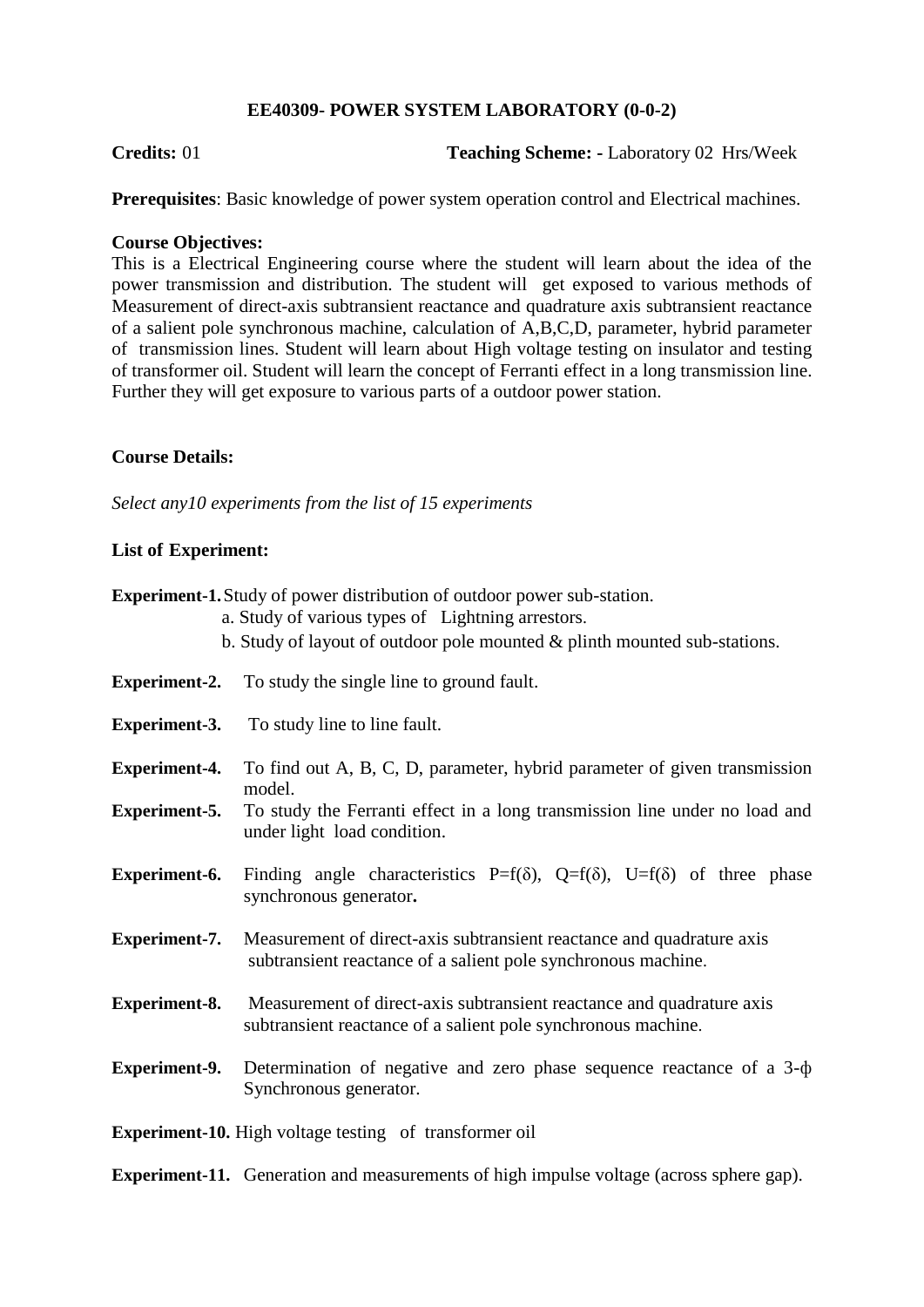- **Experiment-12.** High voltage testing on insulator, measurement of its withstand voltage and its break down strength.
- **Experiment-13.** Measurement of withstand voltage and break down strength of cable under application of high voltage.
- **Experiment-14.** To measurement of soil resistivity as a function of salinity and time.
- **Experiment-15.** To study radial feeder performance when a) fed at one end b) fed at both ends.

## **Course Outcome:**

At the end of the Course, the students will be able to

- **CO-11.**Learn about various methods of fault calculation in power system, concept of Ferranti effect in long transmission line and various reactance calculations.
- **CO-12.**Learn about high voltage testing of transformer oil, Generation and measurements of high impulse voltage.
- **CO-13.**Understand the concept of measurement of withstand voltage and break down strength of cable.
- **CO-14.**Apply the knowledge of soil resistivity for measurement of soil resistivity.
- **CO-15.**Learn about the various types of Lightning arrestors and sub-stations.

## **Text Books:**

- T2. "Power system Engineering" ,D.P Kothari& I.J Nagrath ,The McGraw.Hill companies ,2012
- T3. "Electrical power systems", C.L.Wadha, New age Publication, 2010.

## **Reference Books**

- R3. " Power system Analysis",John J Grainger William D Stevenson, TMC Companies, 4th edition
- R4. "Power System Analysis", Hadi Saadat TMH Edition, 4th edition.
- R5. Power Systems Laboratory Manual, CVRCE.

# **EE40114-POWER SYSTEM ANALYSIS & CONTROL (3-0-1)**

## **Credits: 04 Teaching Scheme:-Theory 03Hrs/Week**

**Pre-requisites**: Transmission and distribution system

## **Course Objectives:**

To gain knowledge on factors involved in the operation and control of power systems, power flow studies and stability analysis.

## **Unit – 1: Fundamental of Power systems (8 Hrs)**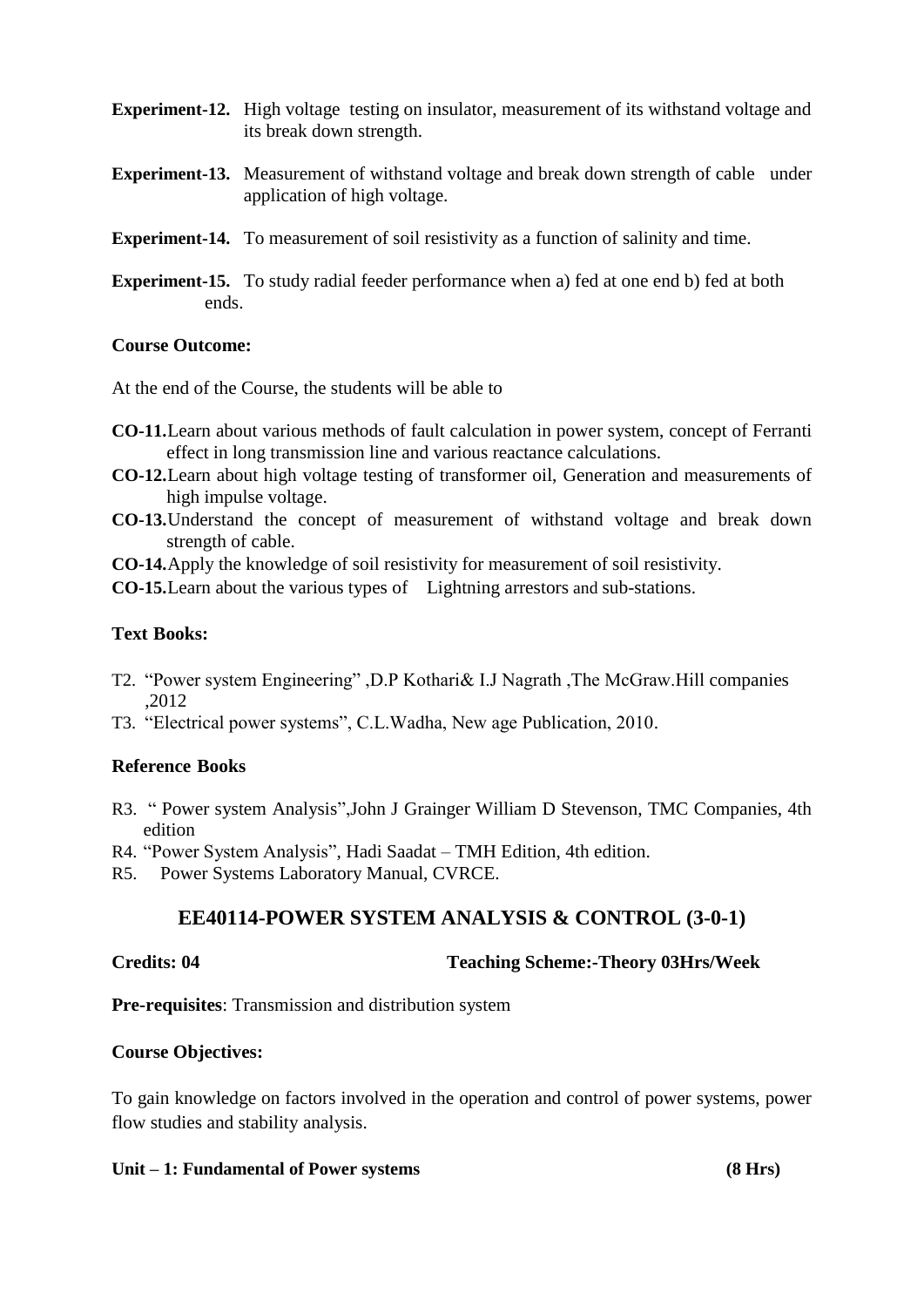- **U.1.1** Introduction, Single Subscript Notation, Double Subscript Notation, Power in Single Phase AC Circuit, Complex Power, The Power Triangle, Direction of Power Flow, Voltage and Current in Balanced Three Phase Circuits, Power in Balanced Three Phase Circuits, Per-Unit Quantities, Changing the Base in Per- Unit Quantities, Node Equations, The Single Lineor One Line Diagram, Impedance and Reactance Diagrams.Primitive network - construction of Y-bus using inspection and singular transformation methods – z-bus.
- **U.1.2** Z-bus building algorithm

## **Unit – 2: Power Flow Solutions (8 Hrs)**

- **U.2.1** Importance of power flow analysis in planning and operation of power systems statement of power flow problem - classification of buses - development of power flow model in complex variables form - iterative solution using Gauss-Seidel method - Q-limit check for voltage controlled buses, Newton-Raphson method, the Fast Decoupled Method,
- **U.2.2** Comparison Power-Flow Studies in System Design and Operation, Regulating **Transformers**

## **Unit – 3: Economic Operation of Power System (8 Hrs)**

- **U.3.1** Formulation of economic dispatch problem I/O cost characterization incremental cost curve – coordination equations without and with loss (No derivation of loss coefficients) - solution by direct method and λ-iteration method - statement of unit commitment problem – priority-list method
- **U.3.2** forward dynamic programming.

### **Unit – 4: Load Frequency Control (8 Hrs)**

- **U.4.1**-Basics of speed governing mechanism and modeling speed-load characteristics load sharing between two synchronous machines in parallel - control area concept - LFC control of a single-area system - static and dynamic analysis of uncontrolled and controlled cases - two-area system – modeling - static analysis of uncontrolled case tie line with frequency bias control - state variable model -
- **U.4.2** integration of economic dispatch control with LFC.

## **Unit– 5: Stability analysis (8 Hrs)**

**U.5.1**-

.

Importance of stability analysis in power system planning and operation classification of power system stability - angle and voltage stability – Single Machine Infinite Bus (SMIB) system: Development of swing equation - equal area criterion determination of critical clearing angle and time – solution of swing equation by modified Euler method.

**U.5.2**- Solution of swing equation -Runge-Kutta fourth order method.

### **Course Outcome:**

At the end of the Course, the students will be able to **CO-1.** Learn the fundamentals of power system and per unit notation.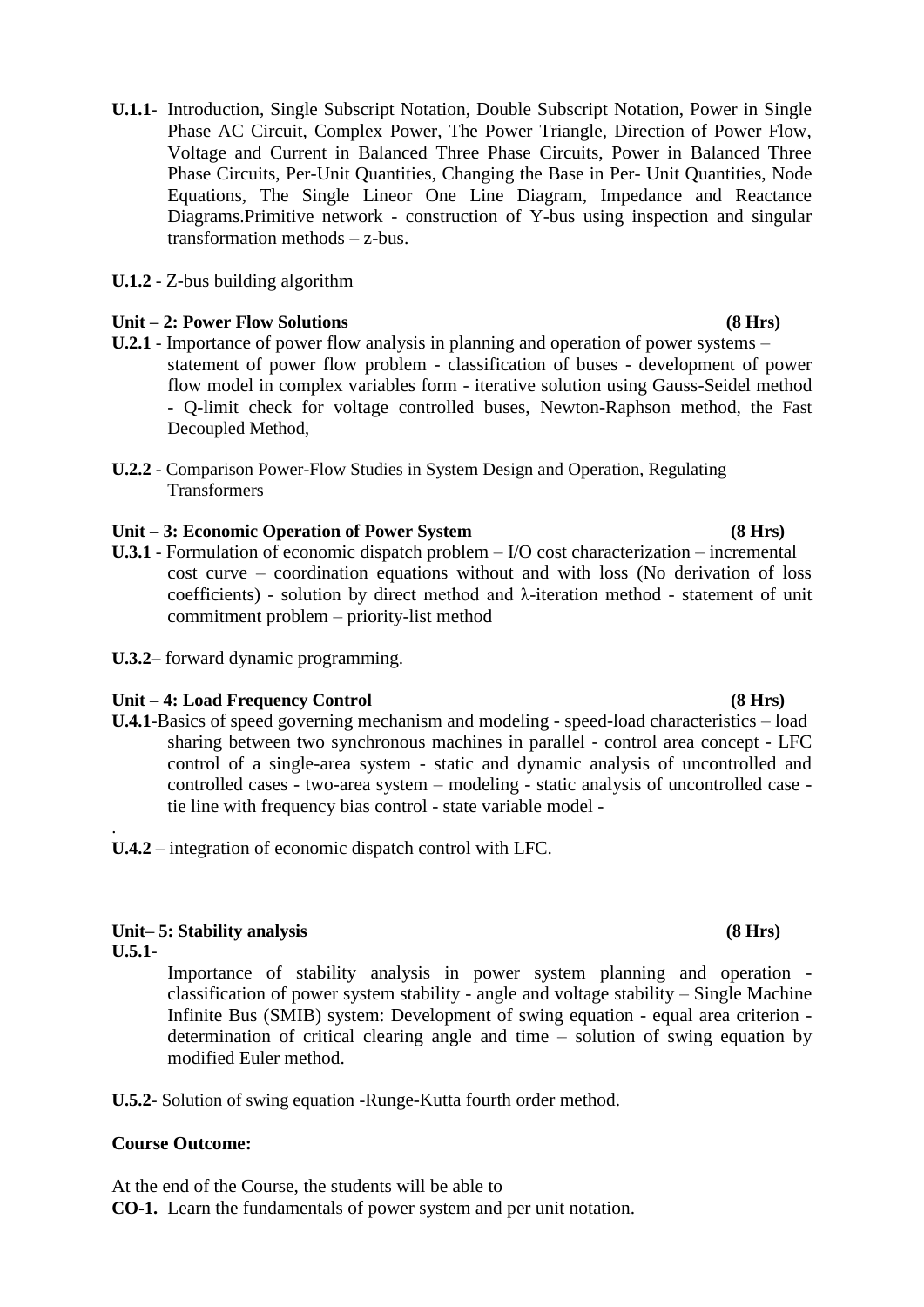- **CO-2.** Formulate and solve the power flow equations.
- **CO-3.** Learn the economic operation of power system.
- **CO-4.** Control the power system frequency and voltage variation.
- **CO-5.** Analyse power system stability by different methods.

## **Text Books:**

- T1. "Modern Power System Analysis", Nagrath I.J. and Kothari D.P., Tata McGraw-Hill, Fourth Edition, 2011.
- T2. "Power System Analysis", John J. Grainger and W.D. Stevenson Jr., Tata McGraw-Hill, Sixth reprint, 2010.
- T3. "Power System Analysis", HadiSaadat, TMH, 2002 Edition, Eighth Reprint.
- T4. "Electric energy systems theory-An introduction", Olle.I.Elgerd, Tata McGraw

Hill publishing Ltd, New Delhi, 2008

## **Reference Books:**

- R1.Electrical Power systems, C.L.Wadhwa, New age International Publications, new edition
- R2. Power System Analysis Operation and Control- By A. Chakrabarti and S. Haldar, ThirdEdition, PHI Publications, 6th Reprint, 2010.

# **EE40114- POWER SYSTEM ANALYSIS & CONTROL (0-0-1)**

**Teaching Scheme: -** Theory

01Hrs/Week

**Prerequisites:** Transmission and distribution systems

## **Course Objectives:**

Ability to understand and analyze power system operation, stability, control.

## **Course Details:**

- Tutorial No.1. Problem on per unit system and single line diagram.
- Tutorial No.2. Problem on Y-Bus.
- Tutorial No.3. Power flow solution by Gauss-seidal method.
- Tutorial No.4. Power flow solution by NR method.
- Tutorial No.5. Problem on Economic Load Dispatch without loss.
- Tutorial No.6. Problem on Economic Load Dispatch with loss and considering penalty factor.
- Tutorial No.7. Problem on single area power system.
- Tutorial No.8. Problem on two-area power system.
- Tutorial No.9. Problem on transient stability analysis.

Tutorial No.10. Solution to swing equation.

## **Course Outcome:**

At the end of the Course, the students will be able to

**CO-1.** Learn the fundamentals of power system and per unit notation.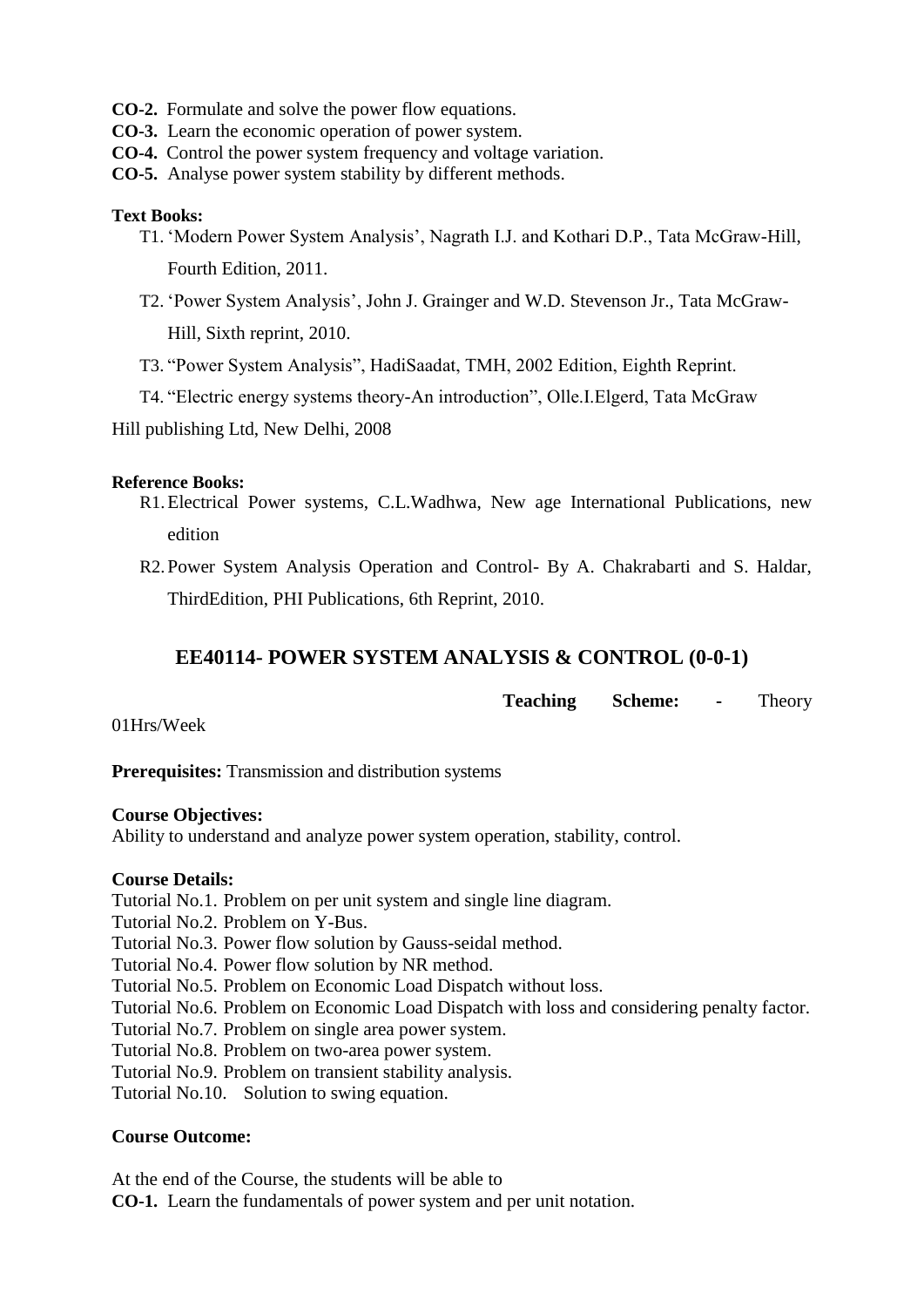- **CO-2.** Formulate and solve the power flow equations.
- **CO-3.** Learn the economic operation of power system.
- **CO-4.** Control the power system frequency and voltage variation.
- **CO-5.** Analyse power system stability by different methods.

## **Text Books:**

- T1. "Modern Power System Analysis", Nagrath I.J. and Kothari D.P., Tata McGraw-Hill, Fourth Edition, 2011.
- T2. "Power System Analysis", John J. Grainger and W.D. Stevenson Jr., Tata McGraw-Hill, Sixth reprint, 2010.
- T3. "Power System Analysis", HadiSaadat, TMH, 2002 Edition, Eighth Reprint.
- T4. "Electric energy systems theory-An introduction", Olle.I.Elgerd, Tata McGraw

Hill publishing Ltd, New Delhi, 2008

### **Reference Books:**

- R1.Electrical Power systems, C. L.Wadhwa, New age International Publications, new edition
- R2. Power System Analysis Operation and Control- By A. Chakrabarti and S. Haldar, Third Edition, PHI Publications, 6th Reprint, 2010.

## **EE42118-POWER SYSTEM STABILITY & CONTROL (3-0-1)**

**Credits:04 Teaching Scheme:-Theory 03Hrs/Week**

**Pre-requisites**: Power system, Transmission and distribution system

## **Course Objectives:**

To gain comprehensive knowledge on power system analysis problems.

## **Unit – 1: Introduction to power system operation: (8 Hrs) U.1.1.** Power flow problems, Power flow solutions, economic dispatch, unit commitment.Optimal System Operation: Generation allocation problem formulation, Loss Coefficients,Optimal load flow solutions, constraints in Unit- commitment,

**U.1.2.** Hydrothermal Coordination

## **Unit – 2:Fault analysis – Balanced faults (8 Hrs)**

- **U.2.1**. Importance of short circuit analysis assumptions in fault analysis analysis using Thevenin's theorem- Z-bus building algorithm - fault analysis using  $Z$ -bus  $$ computations of short circuit capacity.
- **U.2.2.** Postfault voltage and currents.

## **Unit – 3: Fault Analysis – Unbalanced Faults (8 Hrs)**

**U.3.1.** Introduction to symmetrical components – sequence impedances – sequence circuits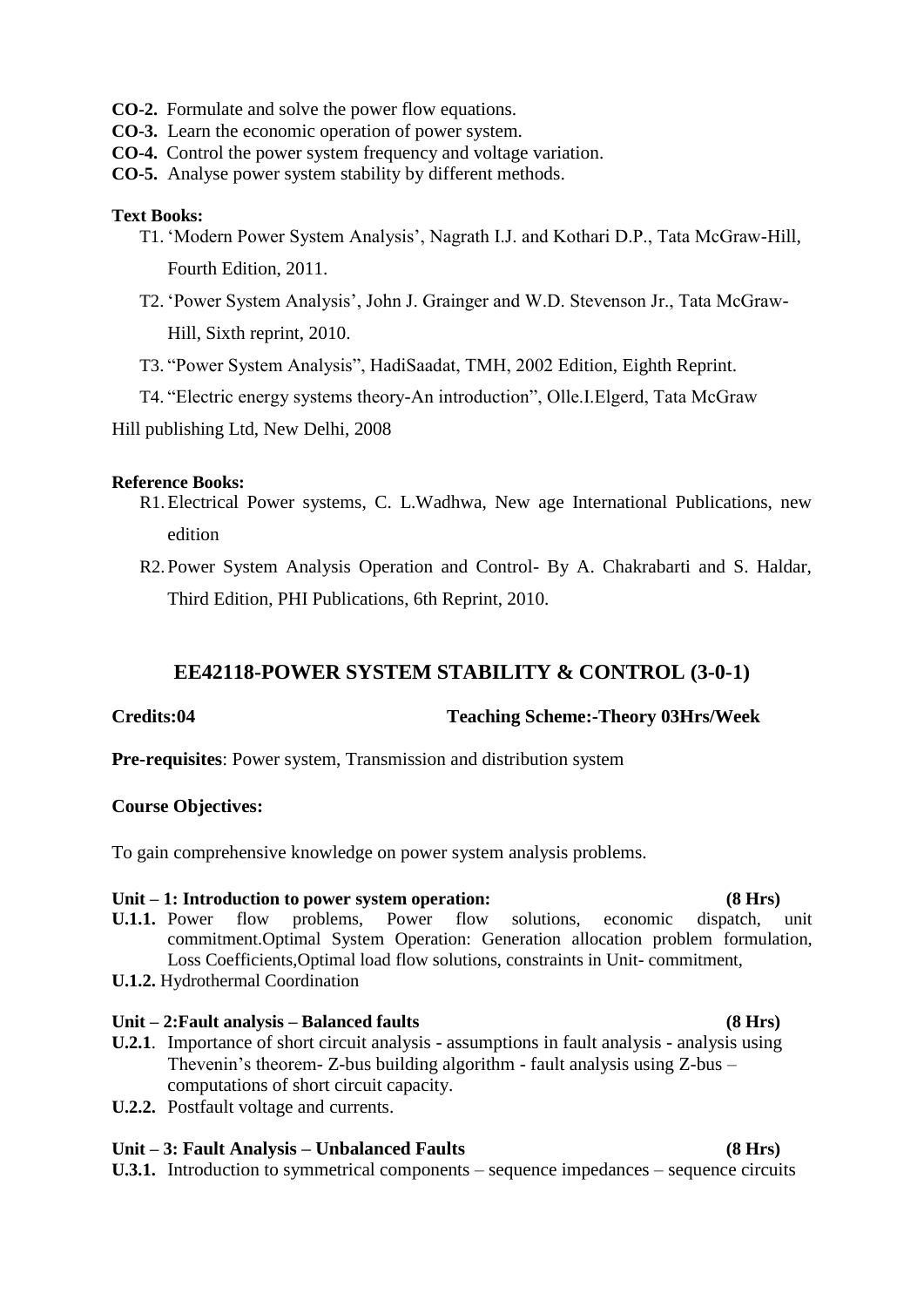of synchronousmachine, transformer and transmission lines - sequence networks analysis of single line to ground,line to line and double line to ground faults using Thevenin"s theorem.

**U.3.2.** Fault analysis using Z-bus matrix

## **Unit – 4: Single Machine Stability (8 Hrs)**

- **U.4.1.** The Stability Problem, types of stability, mathematical concept of stability, transient stability, Equal- Area Criterion for Stability, Further Applications of the Equal-Area Criterion.
- **U.4.2.** Methods of improving Transient Stability.

### **Unit – 5: Multi Machine Stability: (8 Hrs)**

- **U.5.1.** Rotor Dynamics and the Swing Equation,Step-By-Step Solution of the Swing Curve, Further Considerations of the Swing Equations, , The Power-Angle Equation, Synchronizing Power Coefficients,Multi-machine,Synchronous machine,Steady state stability, Transient Stability
- **U.5.2.**Solution of swing equation -Runge-Kutta fourth order method.

## **Course Outcome:**

At the end of the Course, the students will be able to

- **CO-1.** Develop mathematical model of a given power system and to perform power flow Analysis using numerical techniques.
- **CO-2.** Learn fault analysis for balanced condition.
- **CO-3.** Learn fault analysis for unbalanced condition.
- **CO-4.** Study and analyse different types of stability.
- **CO-5.** Learn multi machine stability.

## **Text Books:**

- T1. "Power System Analysis", John J. Grainger and W.D. Stevenson Jr., Tata McGraw-Hill, Sixth reprint, 2010.
- T2. "Electric energy systems theory-An introduction", Olle.I.Elgerd, Tata McGraw

Hill publishing Ltd, New Delhi, 2008.

T3. "Power System Analysis, T K Nagsarkar and M S Sukhija, Oxford University Press.

### **Reference Books:**

- R1. "Power System Analysis", HadiSaadat, TMH, 2002 Edition, Eighth Reprint.
- R2. "Power System Analysis Operation and Control"- A. Chakrabarti and S. Haldar, Third Edition, PHI Publications, 6th Reprint, 2010.
- R3. "Power system stability and control" P. Kundur